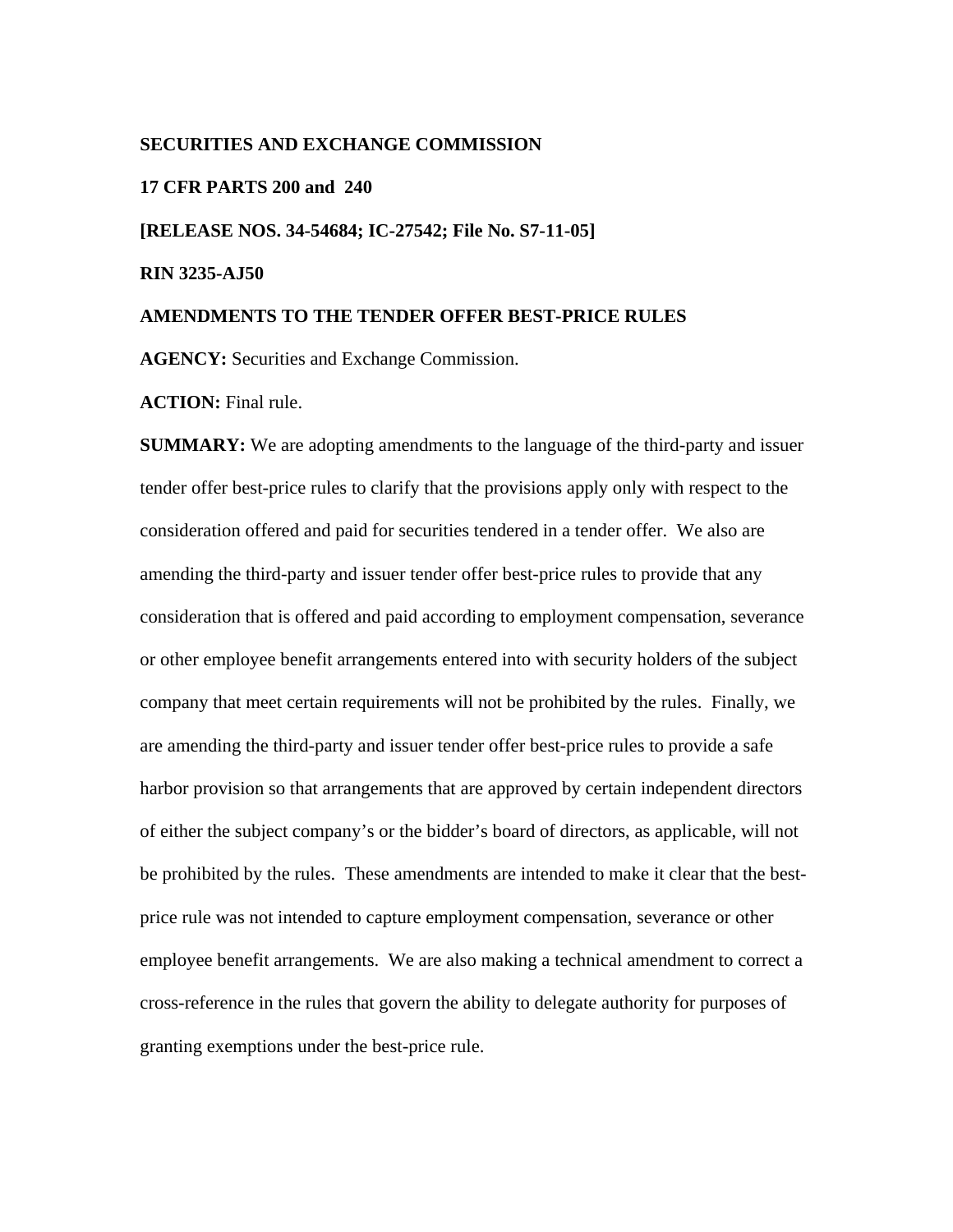**EFFECTIVE DATE: [**Insert date 30 days after Federal Register Publication**]**.

**FOR FURTHER INFORMATION CONTACT:** Brian V. Breheny, Chief, or Mara L. Ransom, Special Counsel, Office of Mergers and Acquisitions, Division of Corporation Finance, at (202) 551-3440.

**SUPPLEMENTARY INFORMATION:** We are adopting amendments to Rule 13e-4<sup>1</sup> and Rule  $14d-10^2$  under the Securities Exchange Act of  $1934^3$  and making certain technical changes to a delegated authority rule that is affected by the amendments to the best-price rule. $4$ 

# **I. BACKGROUND**

## **A. Introduction and summary**

On December 16, 2005, we proposed changes to the issuer and third-party tender offer best-price rules<sup>5</sup> to make it clear that the best-price rule generally was not intended to apply to compensatory arrangements.  $6\,$  We believed that these amendments were necessary to alleviate the uncertainty that the various interpretations of the best-price rule by courts have produced. We also intended that the amendments would reduce a

 $^{1}$  17 CFR 240.13e-4.

 $^{2}$  17 CFR 240.14d-10.

<sup>3 15</sup> U.S.C. 78a et seq*.*

 $^{4}$  17 CFR 200.30-1.

<sup>&</sup>lt;sup>5</sup> For purposes of this release, unless otherwise indicated, our references to the "tender offer best-price rule" or the "best-price rule" are intended to refer to both Exchange Act Rule  $13e^{-4(f)(8)(ii)}$  (17 CFR 240.13e-4(f)(8)(ii)) and Exchange Act Rule 14d-10(a)(2) (17 CFR 240.14d-10(a)(2)).

<sup>&</sup>lt;sup>6</sup> Amendments to the Tender Offer Best-Price Rule, Release No. 34-52968 (Dec. 22, 2005) [70 FR 76116] (the "Proposing Release").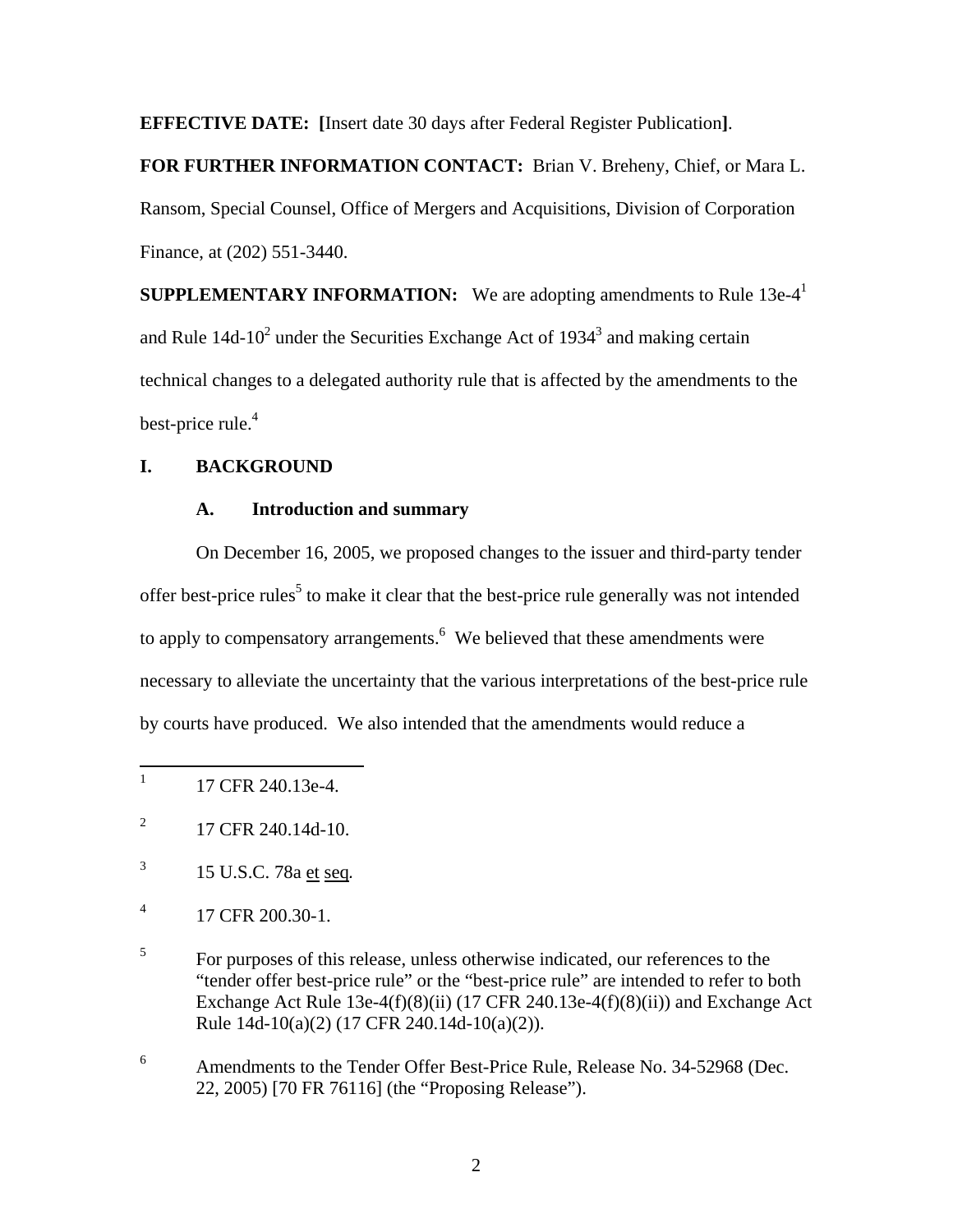regulatory disincentive to structuring an acquisition of securities as a tender offer, as compared to a statutory merger, to which the best-price rule does not apply.<sup>7</sup> We received 11 comment letters on the proposed amendments.<sup>8</sup> In general, commenters supported our proposed changes to the tender offer best-price rule and believed that the proposed changes, if adopted, would meet our objectives. We did, however, receive a number of comments with regard to specific aspects of the proposed changes. The changes we adopt today are, in most respects, consistent with those proposed on December 16, 2005, but include certain revisions made in response to concerns raised by commenters.

The amendments to the best-price rule will change the language of the rule to clarify that the provisions of the rule apply only with respect to the consideration offered and paid for securities tendered in a tender offer. The amendments are premised on our view that the best-price rule was never intended to apply to consideration paid pursuant to arrangements, including employment compensation, severance or other employee benefit arrangements, entered into with security holders of the subject company, so long as the consideration paid pursuant to such arrangements was not to acquire their securities.<sup>9</sup> Accordingly, the amendments provide that consideration offered and paid according to employment compensation, severance or other employee benefit arrangements entered into with security holders of the subject company of a tender offer, where the

 $7 \text{ S}$  Statutory mergers are also known as "long-form" or unitary mergers, the requirements of which are governed generally by applicable state law.

<sup>&</sup>lt;sup>8</sup> The public comments we received are available for inspection in our Public Reference Room at 100 F Street, NE, Washington DC, 20549 in File No. S7-11- 05, or may be viewed at http://www.sec.gov/rules/proposed/s71105.shtml.

<sup>&</sup>lt;sup>9</sup> See the definition of "subject company" at Exchange Act Rule 14d-1(g)(7) (17 CFR 240.14d-1(g)(7)).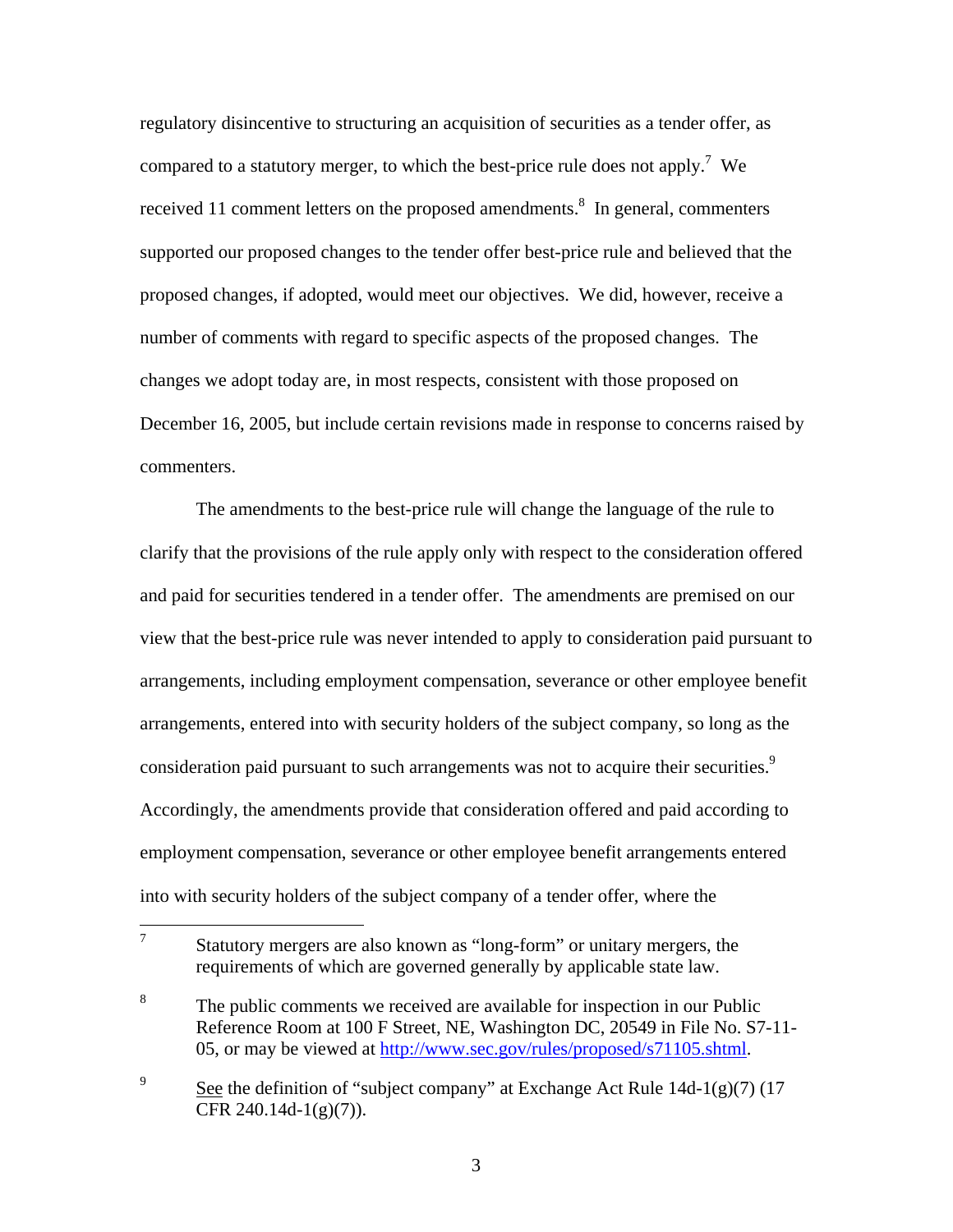arrangements meet certain requirements, are not prohibited by the best-price rule.

The amendments also provide for a non-exclusive safe harbor, which states that arrangements, and any consideration offered and paid according to such arrangements, that are approved by either a compensation committee of the subject company's board of directors or a committee performing similar functions, regardless of whether the subject company is a party to the arrangement, are not prohibited by the best-price rules. Alternatively, if the bidder is a party to the arrangement, the arrangement may be approved by either a compensation committee or a committee performing similar functions of the bidder's board of directors.<sup>10</sup> In order to satisfy the safe harbor, we have provided certain alternatives for bidders or subject companies, as applicable, that do not have a compensation committee or that are foreign private issuers.<sup>11</sup>

The principal changes from the proposals, as discussed in detail below, are:

- For purposes of the exemption and the safe harbor, the persons who may enter into an employment compensation, severance or other employee benefit arrangement have been expanded to include all security holders of the subject company, as opposed to only employees and directors of the subject company;
- The requirements of the exemption have been modified;
- The approval of the directors of the subject company will satisfy the safe harbor requirements, regardless of whether the subject company is a party

<sup>&</sup>lt;sup>10</sup> See the definition of "bidder" at Exchange Act Rule 14d-1(g)(2) (17 CFR  $240.14d-1(g)(2)$ ).

<sup>&</sup>lt;sup>11</sup> See the definition of "foreign private issuer" at Rule 405 of the Securities Act of 1933 (17 CFR 230.405).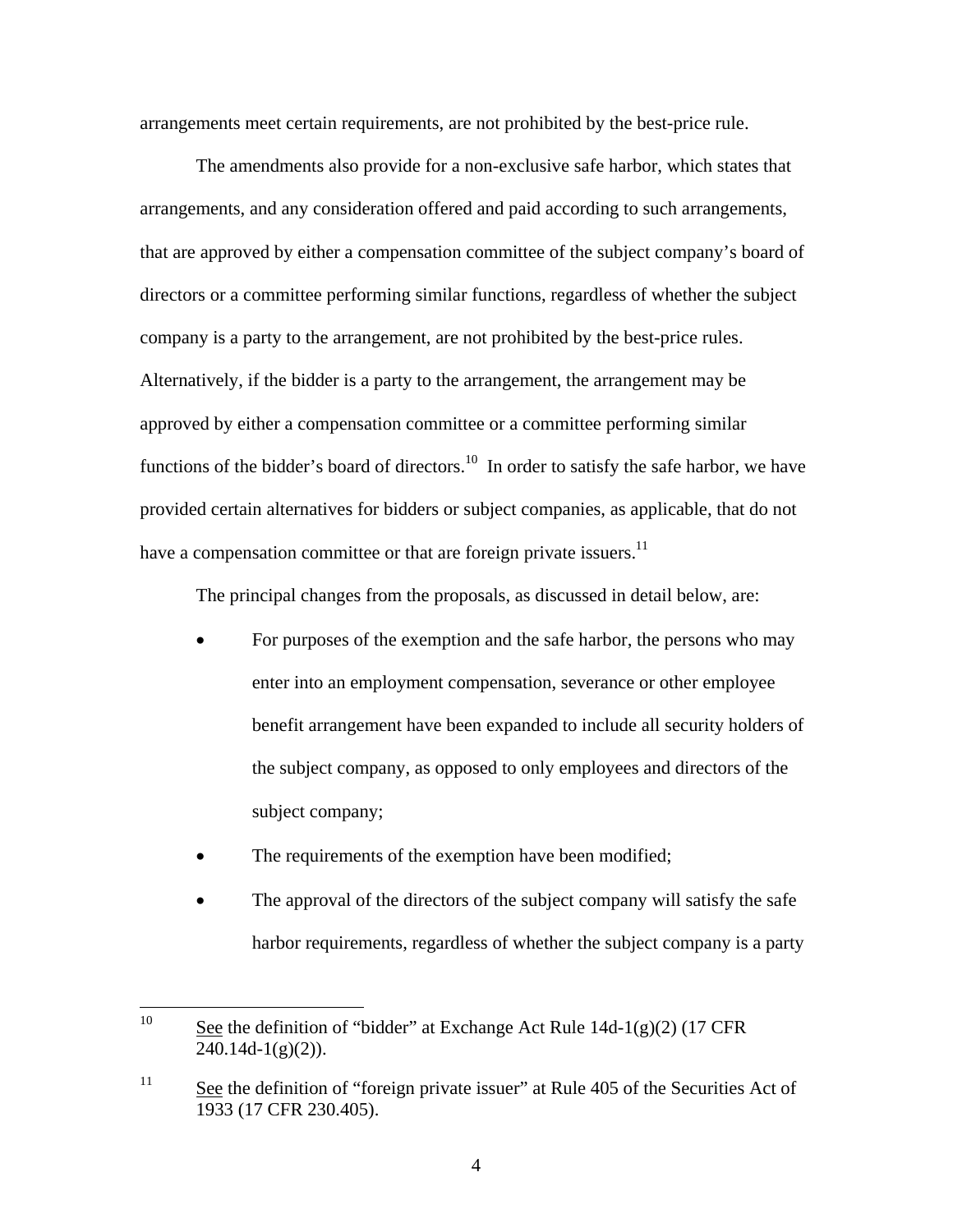to the arrangement;

- A special committee of the board of directors of the subject company or the bidder, as applicable, comprised solely of independent members and formed to consider and approve the arrangement may approve the arrangement and satisfy the safe harbor requirements if the subject company's or bidder's board of directors, as applicable, does not have a compensation committee or a committee of the board of directors that performs functions similar to a compensation committee or if none of the members of those committees is independent;
- The approving directors do not need to determine that the arrangements meet the additional requirements of the compensation arrangement exemption to qualify for the safe harbor;
- The safe harbor provides certain accommodations for foreign private issuers;
- A new instruction provides that a determination by the board of directors that the board members approving an arrangement are independent in accordance with the provisions of the safe harbor will satisfy the independence requirements of the safe harbor; and
- The exemption and safe harbor are included as part of the issuer, as well as third-party, best-price rule.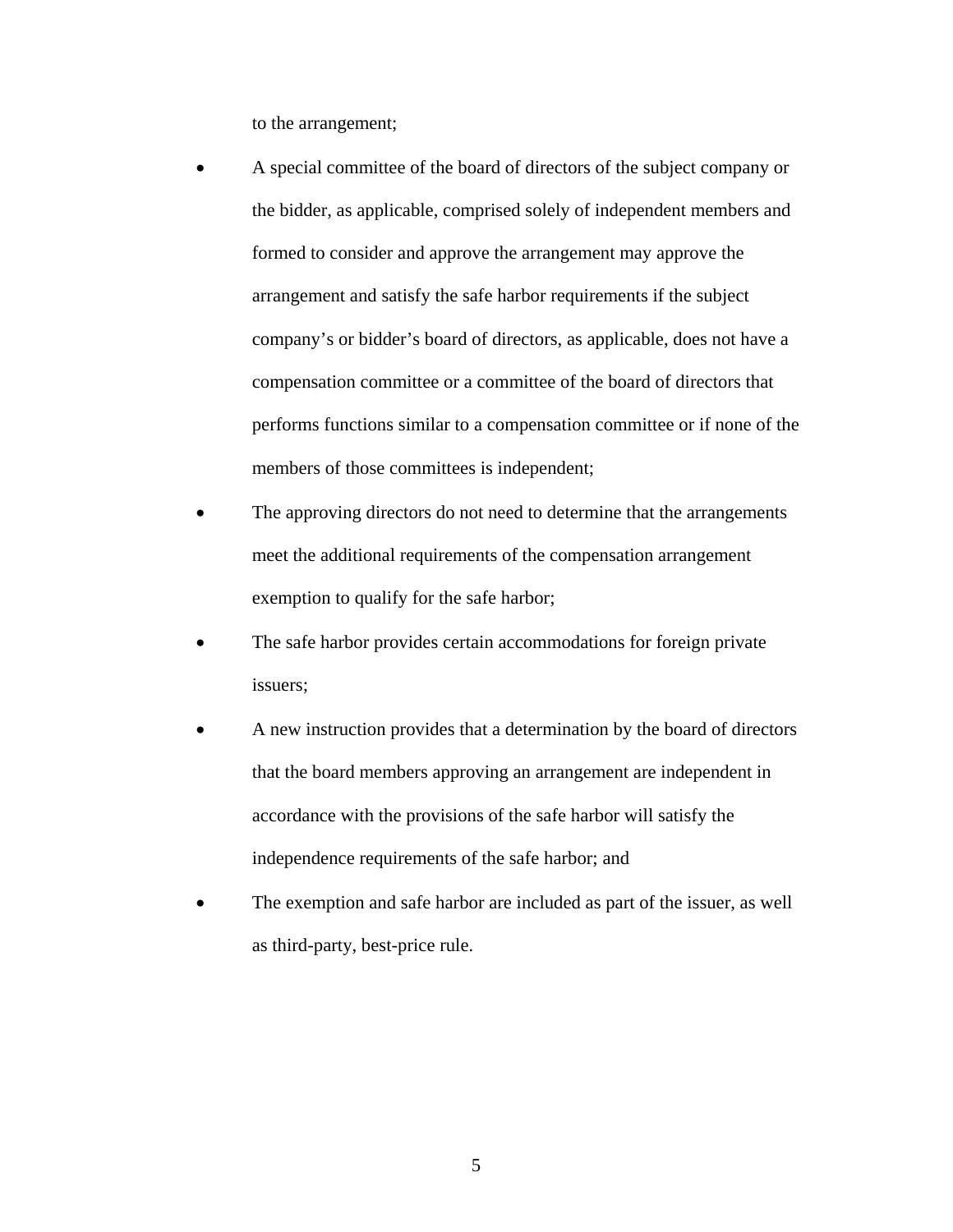### **B. History of the best-price rule and the reasons for today's amendments**

Section 14(d)(7) of the Exchange Act<sup>12</sup> requires equal treatment of security holders.<sup>13</sup> Based on the objectives of the Williams  $Act^{14}$  and the protections afforded by Section 14(d)(7), the Commission adopted Rules 13e-4(f)(8) and 14d-10 in 1986.<sup>15</sup> These rules codified the positions that both an issuer tender offer and a third-party tender offer must be open to all holders of the class of securities subject to the tender offer (commonly referred to as the "all-holders rule") and that all security holders must be paid the highest consideration paid to any security holder (commonly referred to as the "bestprice rule").<sup>16</sup> The rules provided that no one may "make a tender offer unless: (1) [t]he tender offer is open to all security holders of the class of securities subject to the tender offer; and (2) [t]he consideration paid to any security holder pursuant to the tender offer is the highest consideration paid to any other security holder during such tender offer."<sup>17</sup>

Since the adoption of these rules, the best-price rule has been the basis for

 $12 \qquad 15 \text{ U.S.C. } 78n(d)(7).$ 

<sup>&</sup>lt;sup>13</sup> The statute and rules governing third-party tender offers apply to tender offers for more than 5 per cent of any class of any equity security registered pursuant to Section 12 of the Exchange Act, or any equity security of an insurance company that would have been required to be registered but for the exemption contained in Section  $12(g)(2)(G)$  of the Exchange Act, or any equity security issued by a closed-end investment company registered under the Investment Company Act of 1940. See Section 14(d)(1) of the Exchange Act.

<sup>&</sup>lt;sup>14</sup> Pub. L. No. 90-439, 82 Stat. 454 (1968).

<sup>&</sup>lt;sup>15</sup> See Amendments to Tender Offer Rules: All-Holders and Best-Price, Release No. 34-23421 (July 17, 1986) [51 FR 25873].

<sup>16</sup> Id.

<sup>&</sup>lt;sup>17</sup> Exchange Act Rules 13e-4(f)(8) (17 CFR 240.13e-4(f)(8)) and 14d-10(a) (17 CFR  $240.14d-10(a)$ .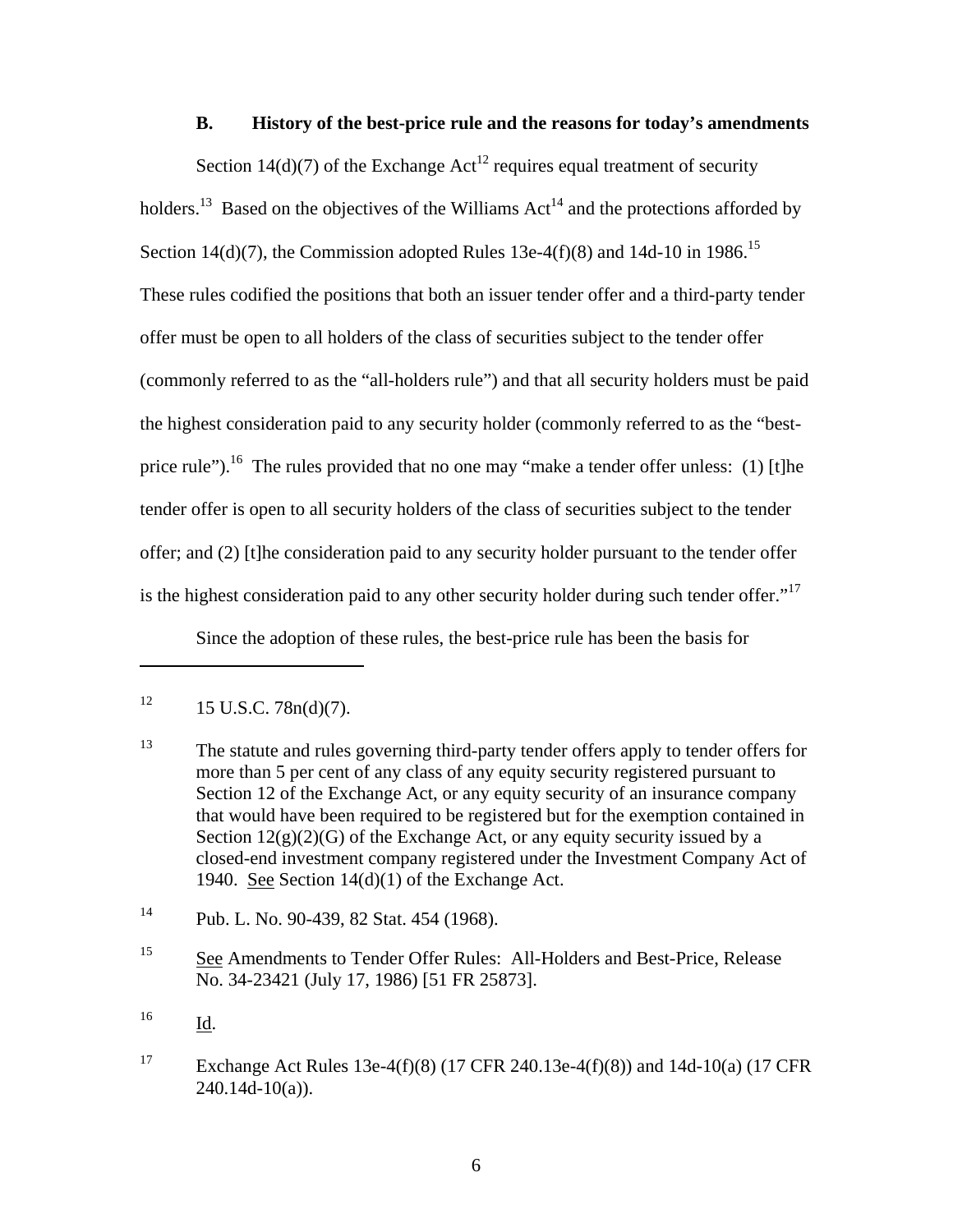litigation brought in connection with tender offers in which it is claimed that the rule was violated as a result of the bidder entering into new agreements or arrangements, or adopting the subject company's pre-existing agreements or arrangements, with security holders of the subject company.<sup>18</sup> When ruling on these best-price rule claims, courts generally have employed either an "integral-part test" or a "bright-line test" to determine whether the arrangement violates the best-price rule.

The integral-part test states that the best-price rule applies to all integral elements of a tender offer, including employment compensation, severance and other employee benefit arrangements or commercial arrangements that are deemed to be part of the tender offer, regardless of whether the arrangements are executed and performed outside of the time that the tender offer formally commences and expires.19 Courts following the integral-part test have ruled that agreements or arrangements made with security holders that constituted an "integral part" of the tender offer violate the best-price rule.<sup>20</sup>

The bright-line test, on the other hand, states that the best-price rule applies only

<sup>&</sup>lt;sup>18</sup> See, e.g., Epstein v. MCA, Inc., 50 F.3d 644 (9th Cir. 1995), rev'd on other grounds sub nom.; Matsushita Elec. Indus. Co. v. Epstein, 516 U.S. 367 (1996); Lerro v. Quaker Oats Co., 84 F.3d 239 (7th Cir. 1996); Walker v. Shield Acquisition Corp*.,* 145 F. Supp.2d 1360 (N.D. Ga. 2001).

<sup>&</sup>lt;sup>19</sup> See Epstein, 50 F.3d 644; Perera v. Chiron Corp., 1996 U.S. Dist. LEXIS 22503 (N.D. Cal. 1996); Padilla v. MedPartners, Inc., 1998 U.S. Dist. LEXIS 22839 (C.D. Cal. 1998); Millionerrors Inv. Club v. General Elec. Co., 2000 U.S. Dist. LEXIS 4778 (W.D. Pa. 2000); Maxick v. Cadence Design Sys., Inc., 2000 U.S. Dist. LEXIS 14099 (N.D. Cal. 2000); McMichael v. United States Filter Corp., 2001 U.S. Dist. LEXIS 3918 (C.D. Cal. 2001); Karlin v. Alcatel, S.A., 2001 U.S. Dist. LEXIS 12349 (C.D. Cal. 2001); Harris v. Intel Corp., 2002 U.S. Dist. LEXIS 13796 (N.D. Cal. 2002); Cummings v. Koninklijke Philips Elec., N.V., 2002 U.S. Dist. LEXIS 23383 (N.D. Cal. 2002); In re: Luxottica Group S.p.A., 293 F. Supp.2d 224 (E.D. N.Y. 2003).

 $^{20}$  Id.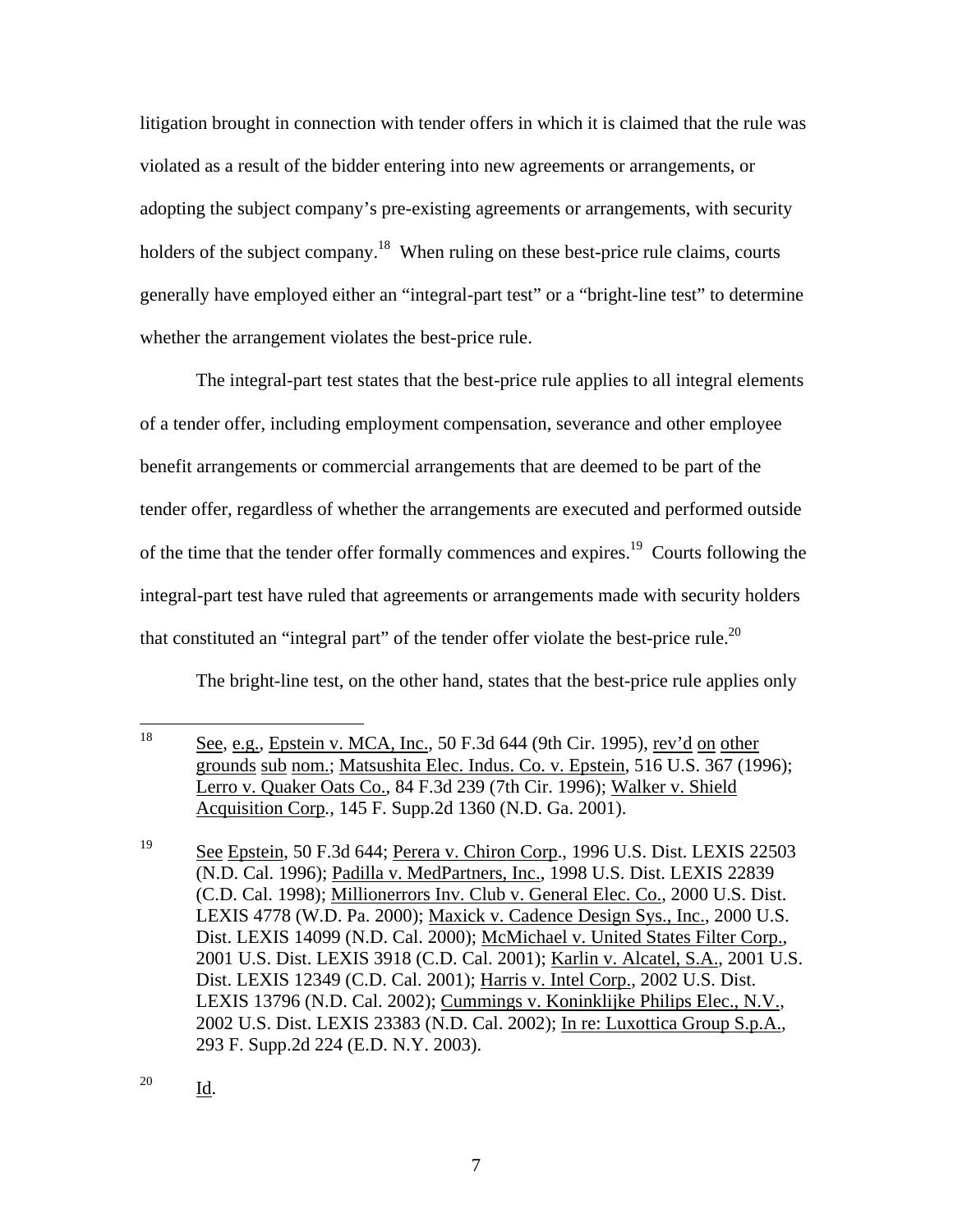to arrangements executed and performed between the time a tender offer formally commences<sup>21</sup> and expires.<sup>22</sup> Jurisdictions following the bright-line test have held that agreements or arrangements with security holders of the subject company do not violate the best-price rule if they are not executed and performed "during the tender offer."<sup>23</sup>

These differing interpretations of the best-price rule have made using a tender offer acquisition structure unattractive because of the potential liability of bidders for claims alleging that compensation payments violate the best-price rule.<sup>24</sup> This potential liability is heightened by the possibility that claimants can choose to bring a claim in a jurisdiction that recognizes an interpretation of the best-price rule that suits the claimant's case. These differing interpretations do not best serve the interests of security holders and have resulted in a regulatory disincentive to structuring an acquisition of securities as

<sup>22</sup> See Lerro, 84 F.3d 239; Gerber v. Computer Assoc. Int'l, Inc., 303 F.3d 126 (2d) Cir. 2002); In re: Digital Island Securities Litig., 357 F.3d 322 (3d Cir. 2004); Walker v. Shield Acquisition Corp., 145 F. Supp.2d 1360 (N.D. Ga. 2001); Susquehanna Capital Group v. Rite Aid Corp., 2002 U.S. Dist. LEXIS 18290 (E.D. Pa. 2002); Katt v. Titan Acquisitions, Inc., 244 F. Supp.2d 841 (M.D. Tenn. 2003).

23 Id.

<sup>&</sup>lt;sup>21</sup> See Exchange Act Rule 13e-4(a)(4) (17 CFR 240.13e-4(a)(4)) and Exchange Act Rule 14d-2 (17 CFR 240.14d-2) (relating to procedures for formal commencement of tender offers).

 $24$  Commenters cited the judicial interpretations as one reason for the decline in the use of tender offers and some indicated that they do not recommend the use of tender offers if other acquisition structures are available. See, e.g., the letters from the American Bar Association, Business Law Section, Committee on Federal Regulation of Securities ("ABA"); Cravath, Swaine & Moore LLP, Davis Polk & Wardwell, Latham & Watkins LLP, Simpson Thacher & Bartlett LLP, Skadden, Arps, Slate, Meagher & Flom LLP, Sullivan & Cromwell LLP, and Wachtell, Lipton, Rosen & Katz ("Law Firm Group"); and Association of the Bar of the City of New York, Special Committee on Mergers, Acquisitions and Corporate Control Contests ("NYCBA").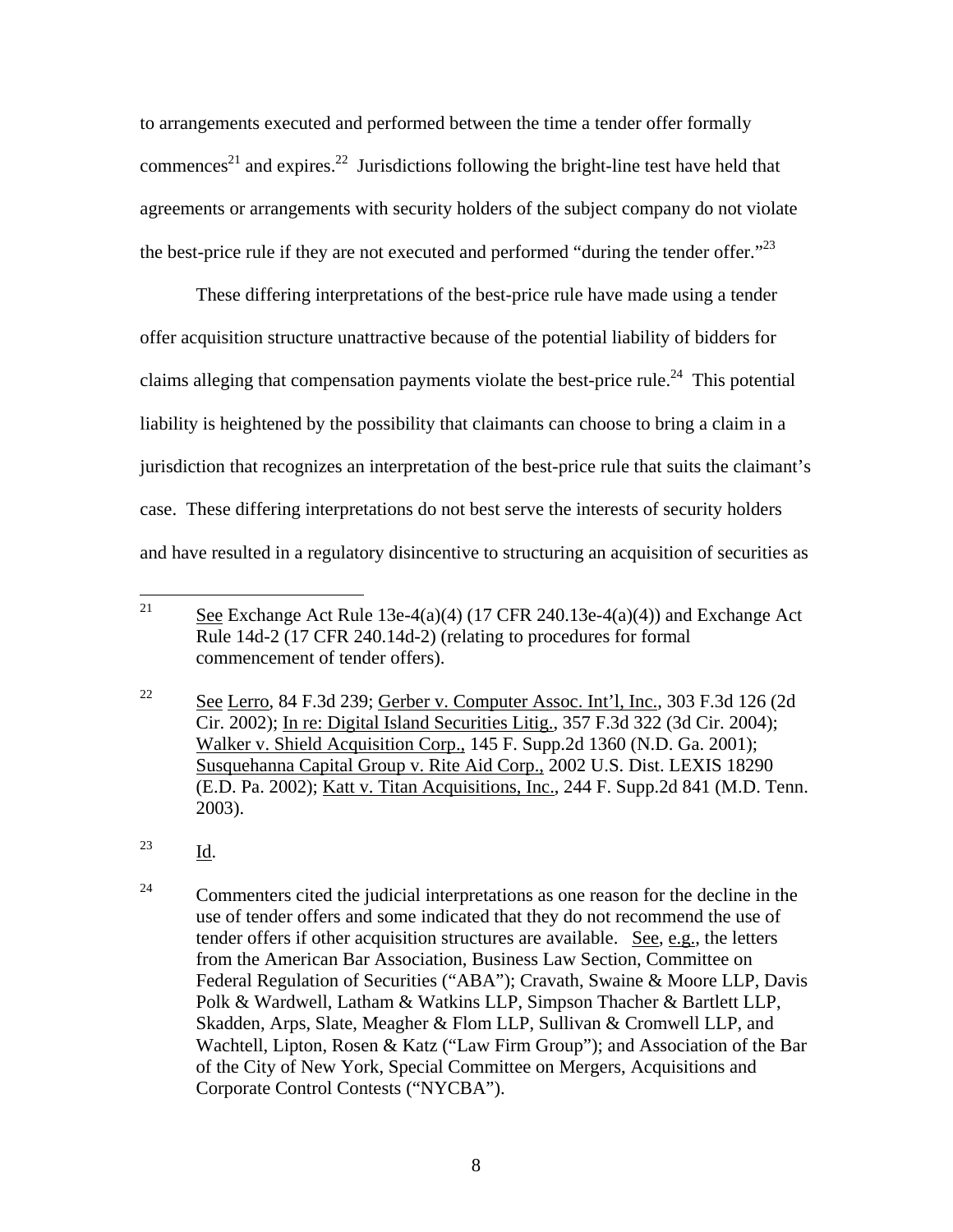a tender offer, as compared to a statutory merger, to which the best-price rule does not apply. We believe that the interests of security holders are better served when all acquisition structures are viable options.<sup>25</sup> We intend for the amendments we are adopting today to alleviate this regulatory disincentive.

# **C. Overview of the proposed amendments**

As we discussed in the Proposing Release, we do not believe that the best-price rule should be subject to a strict temporal test because such a test lends itself to abuse. However, we also do not believe that all payments that are conditioned on or otherwise somehow related to a tender offer, including payments under compensatory or commercial arrangements that are made to persons who happen to be security holders, whether made before, during or after the tender offer period, should be subject to the best-price rule. Accordingly, we proposed amendments to the best-price rule that did not follow the approach of either the integral-part or the bright-line test. Instead, we proposed to change the language of the best-price rule so that only consideration paid to security holders for securities tendered into a tender offer will be evaluated when determining the highest consideration paid to any other security holder for securities tendered into the tender offer.

Our proposed amendments to the third-party tender offer best-price rule also acknowledged that critical personnel decisions often are required to be made concurrently with decisions regarding whether to pursue a transaction with the subject company in a

As we indicated in the Proposing Release, at the time we adopted Regulation M-A (17 CFR 229.1000-229.1016) we stated that "[o]ur goals in proposing and adopting these changes are to…harmonize inconsistent disclosure requirements and alleviate unnecessary burdens associated with the compliance process…"). 25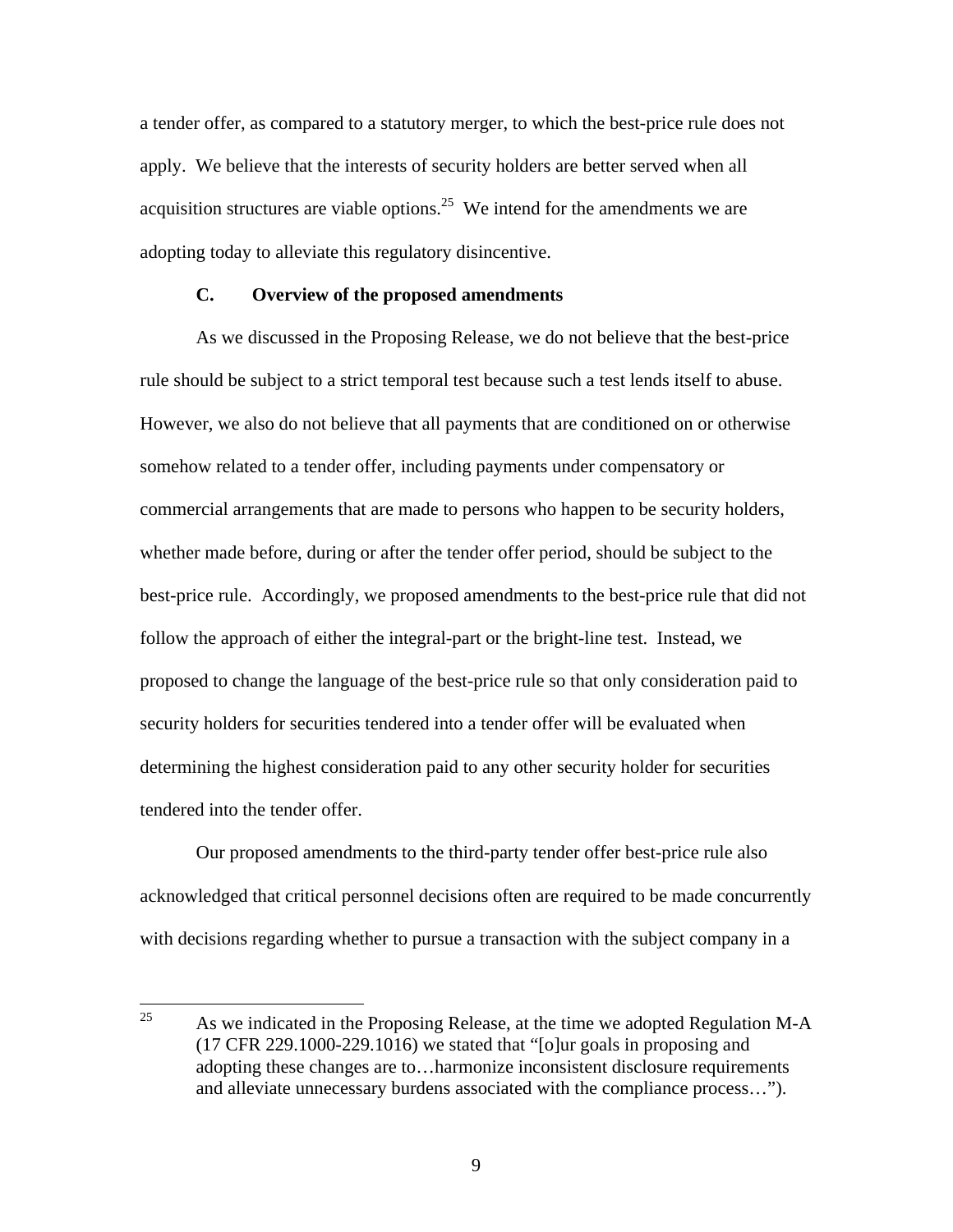tender offer. We believed, and continue to believe, that these decisions generally are made independently from the consideration paid for securities tendered in the tender offer. We therefore proposed a specific exemption from the third-party tender offer bestprice rule for consideration offered and paid according to employment compensation, severance or other employee benefit arrangements entered into with employees and directors of the subject company of a tender offer where the amounts payable under the arrangements meet certain requirements. We also proposed a safe harbor to the exemption from the third-party tender offer best-price rule for consideration offered and paid according to certain employment compensation, severance or other employee benefit arrangements that were approved by either the compensation committee or a committee performing similar functions as the compensation committee of the board of directors of either the subject company or bidder, depending on which entity was a party to the arrangement.

#### **II. AMENDMENTS TO THE BEST-PRICE RULE**

# **A. Amendments to the basic standard in Exchange Act Rules 13e-4(f)(8)(ii) and 14d-10(a)(2)**

## **1. Discussion**

We proposed amendments to the issuer and third-party best-price rule to address the uncertainty that the various court interpretations have produced while ensuring that the intent of the best-price rule – equal treatment of security holders – is satisfied. The amendments revise the best-price rule to state that no one may make a tender offer unless "[t]he consideration paid to any security holder for securities tendered in the tender offer is the highest consideration paid to any other security holder for securities tendered in the tender offer." The clause "for securities tendered in the tender offer" would replace the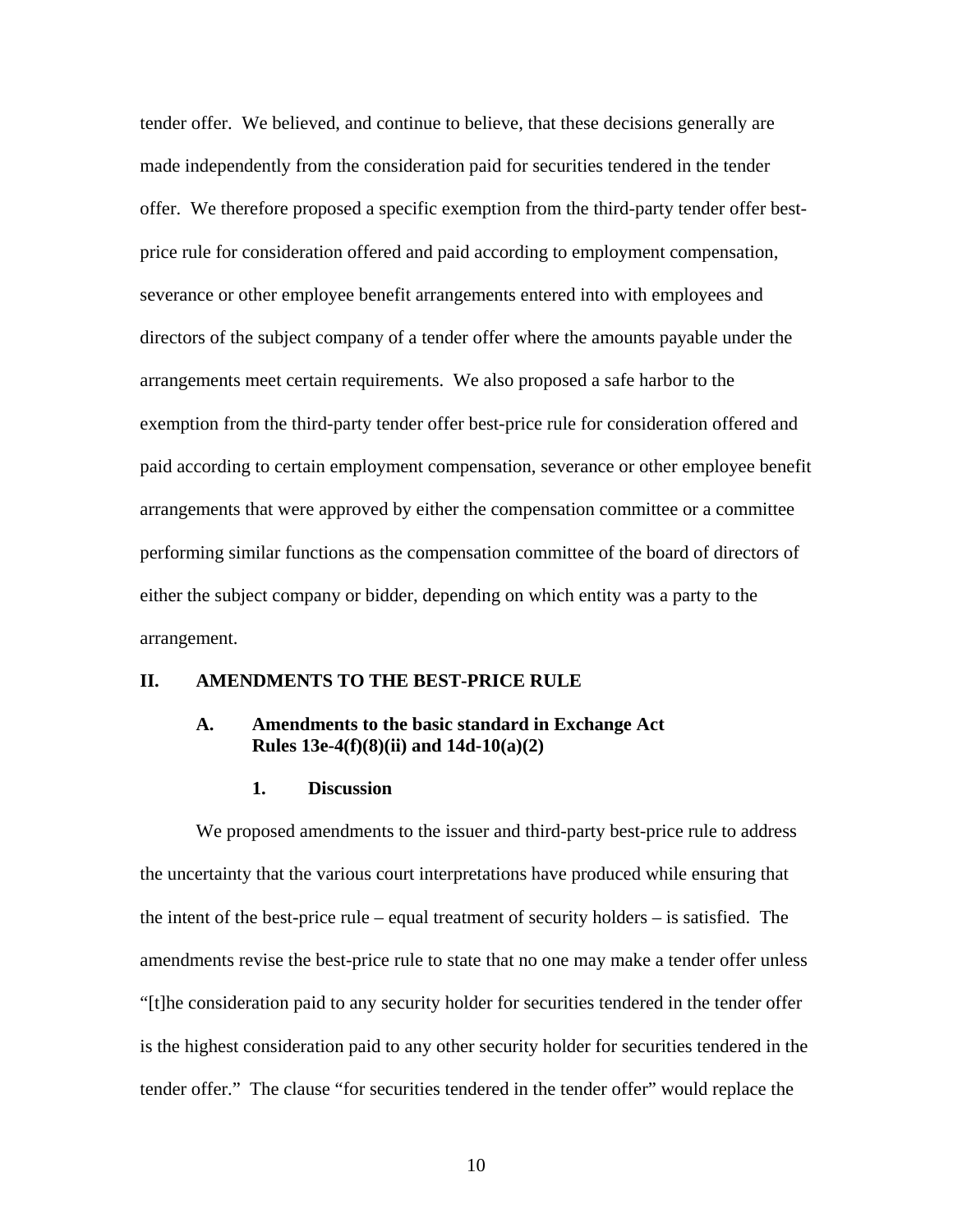clauses "pursuant to the tender offer" and "during such tender offer," as the rule previously read, to clarify the intent of the best-price rule. Today, we adopt these changes as proposed.

# **2. Comments regarding the proposed amendments to the basic standard in Exchange Act Rules 13e-4(f)(8)(ii) and 14d-10(a)(2)**

Although commenters generally favored the proposals, certain commenters expressed some concerns regarding the proposed amendments.<sup>26</sup> These commenters were of the view that the proposed changes likely would alter the bright-line precedent that has been established by courts. Specifically, one commenter indicated that the removal of the phrase "during the tender offer" would be used to argue that payments made at any time are for "securities tendered in" the tender offer, which would expand the application and, therefore, the potential claims that could be made under the bestprice rule.<sup>27</sup> We believe that the amendments we are adopting today, as discussed in more detail below, will provide sufficient certainty in assuring that payments made with respect to compensatory arrangements will not be captured by the best-price rule such that any temporal certainty that may previously have been present under the "bright-line test" will no longer be necessary. As stated above, we also do not believe that the bestprice rule should be subject to a strict temporal test, which could provide opportunities for evasion of the rule.

As we articulated in the Proposing Release, the flexible concept of a tender offer is consistent with the purpose of the best-price rule, in that it prevents bidders from impermissibly circumventing the rule by limiting the application of the rule to stated

# <sup>26</sup> See, e.g., letters from ABA; Dechert LLP ("Dechert"); and Law Firm Group. <sup>27</sup> Letter from Law Firm Group.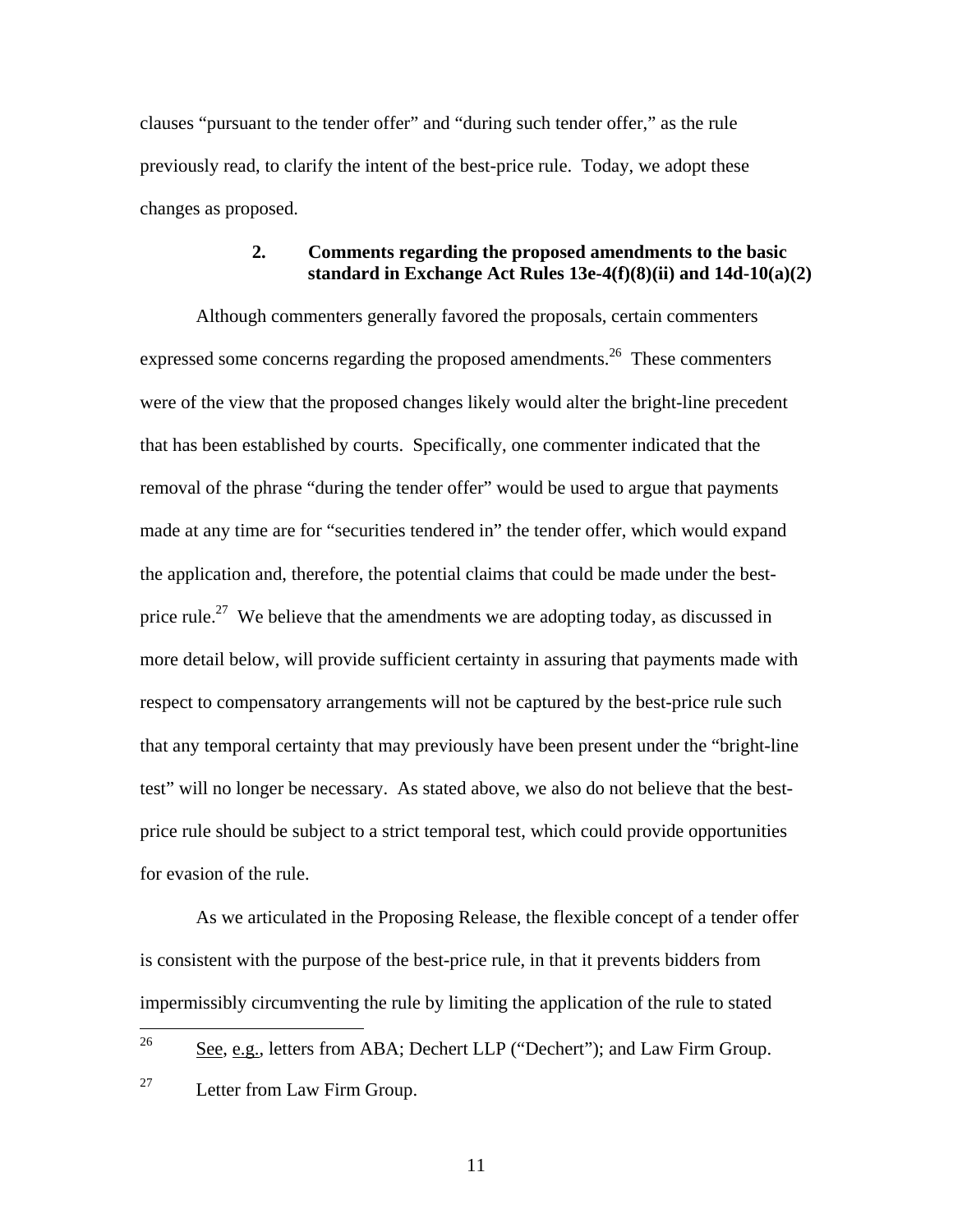dates.<sup>28</sup> The best-price rule was not intended to apply to all payments made to persons who happen to be security holders of a subject company, whether made before, during or after the formal tender offer period. Further, the amendments that we are adopting today will remove the potentially expansive concept of consideration paid "pursuant to" the tender offer in order to focus the analysis as to whether the consideration to which the best-price rule would apply was paid "for securities tendered in" the tender offer.

 In response to questions that we posed about whether employees and directors who enter into arrangements with the bidder or subject company and do not tender their securities into a tender offer will avoid the strictures of the best-price rule as proposed, commenters generally agreed that no violation of the best-price rule should occur under these circumstances.29 Commenters believed that this outcome was appropriate. We agree, because the best-price rule would not be applicable in these instances.

# **B. Exemption for consideration offered and paid pursuant to compensatory arrangements**

## **1. Discussion**

We are adopting an amendment to the issuer and third-party best-price rules so that consideration offered and paid pursuant to employment compensation, severance or other employee benefit arrangements that are entered into with security holders of the subject company and that meet certain substantive requirements are not prohibited by the

<sup>&</sup>lt;sup>28</sup> See note 21 above.

 $\frac{29}{2}$  See, e.g., letters from ABA; Jason A. Gonzalez ("Gonzalez"); and Law Firm Group.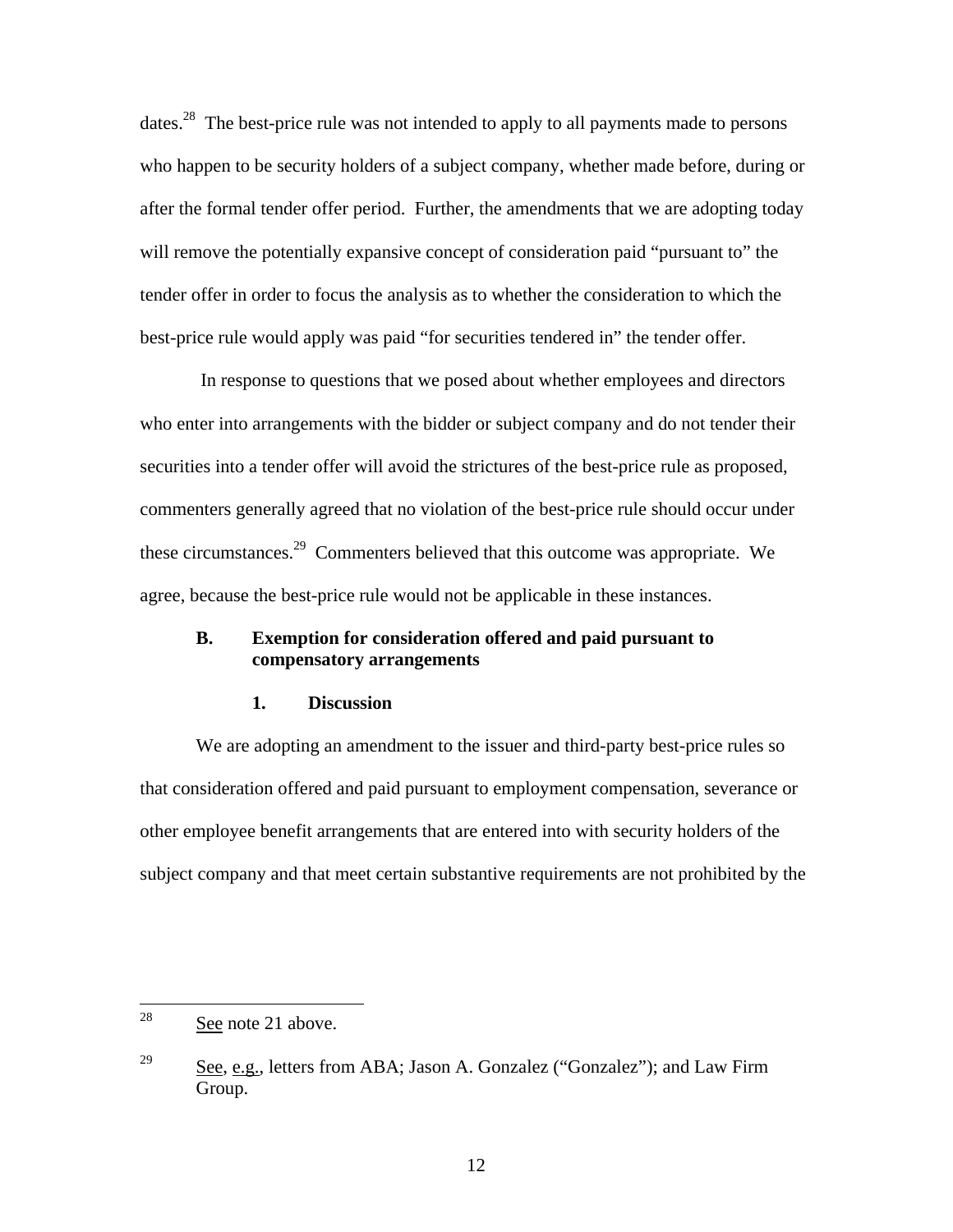best-price rules.<sup>30</sup> We believe that amounts paid pursuant to arrangements meeting the requirements of this provision should not be considered when calculating the price paid for tendered securities.

We have revised the proposed exemption for compensatory arrangements that meet specified substantive requirements to address a number of the comments received. We have expanded the persons who may enter into an employment compensation, severance or other employee benefit arrangement to include all security holders of the subject company, as opposed to only employees and directors of the subject company. We are also extending this exemption to issuer tender offers.<sup>31</sup> Finally, we have modified the requirements of the exemption so that the amounts to be paid pursuant to an arrangement will have to be "paid or granted as compensation for past services performed, future services to be performed, or future services to be refrained from performing, by the security holder (and matters incidental thereto)" and may "not [be] calculated based on the number of securities tendered or to be tendered in the tender offer

<sup>&</sup>lt;sup>30</sup> The exemption and safe harbor were proposed as amendments to Rule  $14d-10(c)$ of the third-party tender offer rules. The exemption and the safe harbor are adopted as new Rules  $14d-10(d)(1)$  and  $14d-10(d)(2)$ , respectively, and Rules 13e-4(f)(12)(i) and 13e-4(f)(12)(ii), respectively. Because we are inserting the exemption and safe harbor into an existing subparagraph (and redesignating old subparagraph (d) as (e), etc.), we are also making a technical change to reflect this redesignation in the rules that govern the ability to delegate authority for purposes of granting exemptions under the best-price rule.

<sup>&</sup>lt;sup>31</sup> The term "issuer tender offer," as defined in Rule 13e-4(a)(2) (17 CFR 240.13e- $4(a)(2)$ ), refers to a tender offer for, or a request or invitation for tenders of, any class of equity security, made by the issuer or an affiliate of such issuer of the class of such equity security. For purposes of this release, all references to "subject company," as defined for purposes of the third-party tender offer rules are intended to refer to "issuer," for purposes of the issuer tender offer rules. Similarly, all references to "bidder," as defined for purposes of the third-party tender offer rules are intended to refer to an "issuer" and "affiliate," for purposes of the issuer tender offer rules.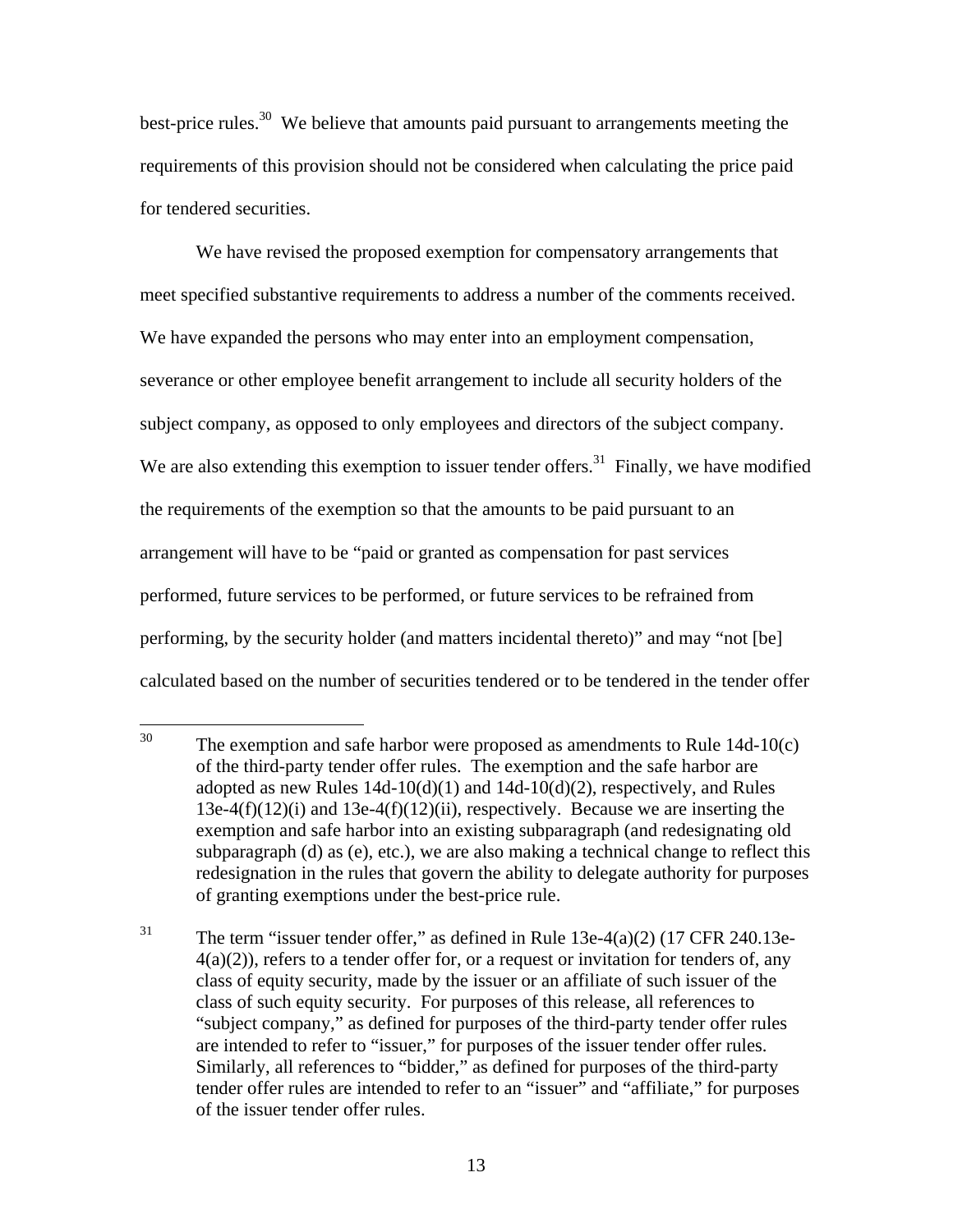by the security holder."

# **2. Comments regarding the compensatory arrangement exemption**

## **a. Parties to the arrangement**

As proposed, the exemption would have applied to employment compensation, severance or other employee benefit arrangements entered into with employees or directors of the subject company. We solicited comment regarding whether the exemption should be restricted to such persons. Commenters believed that the exemption should be expanded and suggested expansion of the exemption to encompass consultants,<sup>32</sup> independent contractors,<sup>33</sup> employees or directors of the bidder,<sup>34</sup> and/or any security holder of the subject company.<sup>35</sup> Commenters were of the view that it would be appropriate to expand the class of persons because arrangements entered into with the expanded class of persons are, like those entered into with employees and directors, intended to cover compensation for past services or incentives for future services and not tied to the number of shares to be tendered.<sup>36</sup> We agree and have expanded the exemption to apply to any security holder of the subject company. While, as a practical matter, the challenges to the best-price rule to date have focused primarily on

 $35$  See, e.g., letters from ABA and Dechert.

<sup>&</sup>lt;sup>32</sup> See, e.g., letters from Law Firm Group and Shearman & Sterling LLP ("Shearman").

<sup>33</sup> Letter from New York State Bar Association, Business Law Section, Committee on Securities Regulation ("NYSBA").

<sup>&</sup>lt;sup>34</sup> See, e.g., letters from Gonzalez and Society of Corporate Secretaries  $\&$ Governance Professionals, Securities Law Committee ("SCSGP").

 $36$  See, e.g., letter from SCSGP.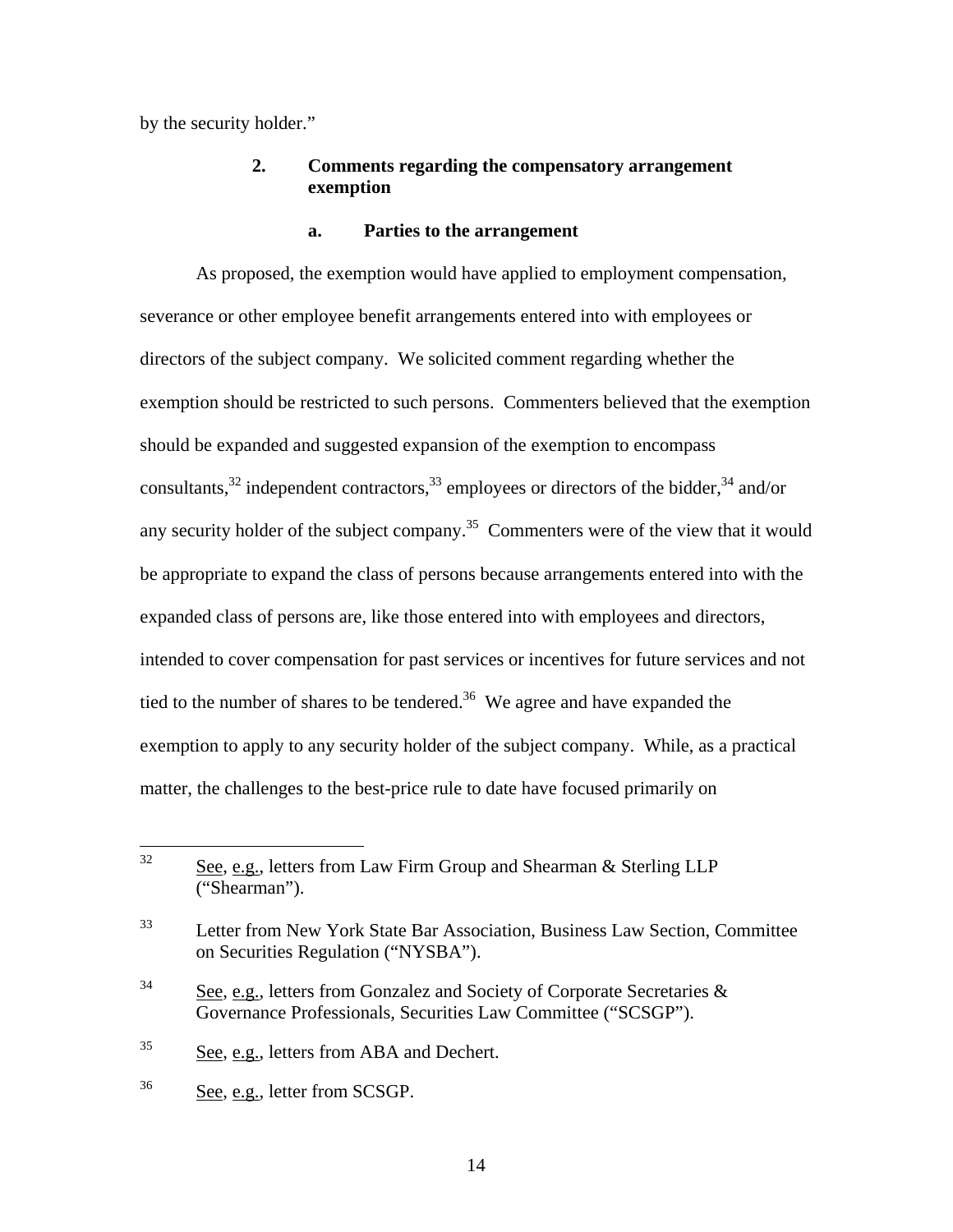employment compensation, severance and other employee benefit arrangements with employees or directors of the subject company, we believe that the role of the person who is a party to the arrangement is irrelevant.

#### **b. Types of arrangements covered by the exemption**

In the Proposing Release, we asked whether we should expand the exemption to include commercial arrangements, in addition to employment compensation, severance or other employee benefit arrangements. Several commenters favored extending the exemption to commercial arrangements.<sup>37</sup> In doing so, commenters generally argued that it is not uncommon for security holders of the subject company of a tender offer to enter into commercial arrangements with the bidder and, absent a specific exemption, such arrangements could be (and have been) challenged under the best-price rule.<sup>38</sup> Other commenters suggested that providing an express exemption for employment compensation, severance or other employee benefit arrangements but not providing a similar exemption for commercial arrangements may undermine our objectives in adopting these amendments.<sup>39</sup>

We do not believe that it is appropriate to provide a separate exemption for commercial arrangements. As is reflected in an instruction to the exemption, which is adopted as proposed, $40$  the fact that the exemption extends to employment compensation,

<sup>37</sup> See, e.g., letters from ABA; Dechert; Intel Corporation ("Intel"); NYCBA; NYSBA; SCSGP; and Securities Industry Association, Capital Markets Committee ("SIA").

<sup>38</sup> See, e.g., letters from Dechert, Intel and NYCBA.

<sup>&</sup>lt;sup>39</sup> See, e.g., letter from NYSBA.

<sup>&</sup>lt;sup>40</sup> As noted in Section II.C.2.d., the instruction now applies to both the exemption and the safe harbor.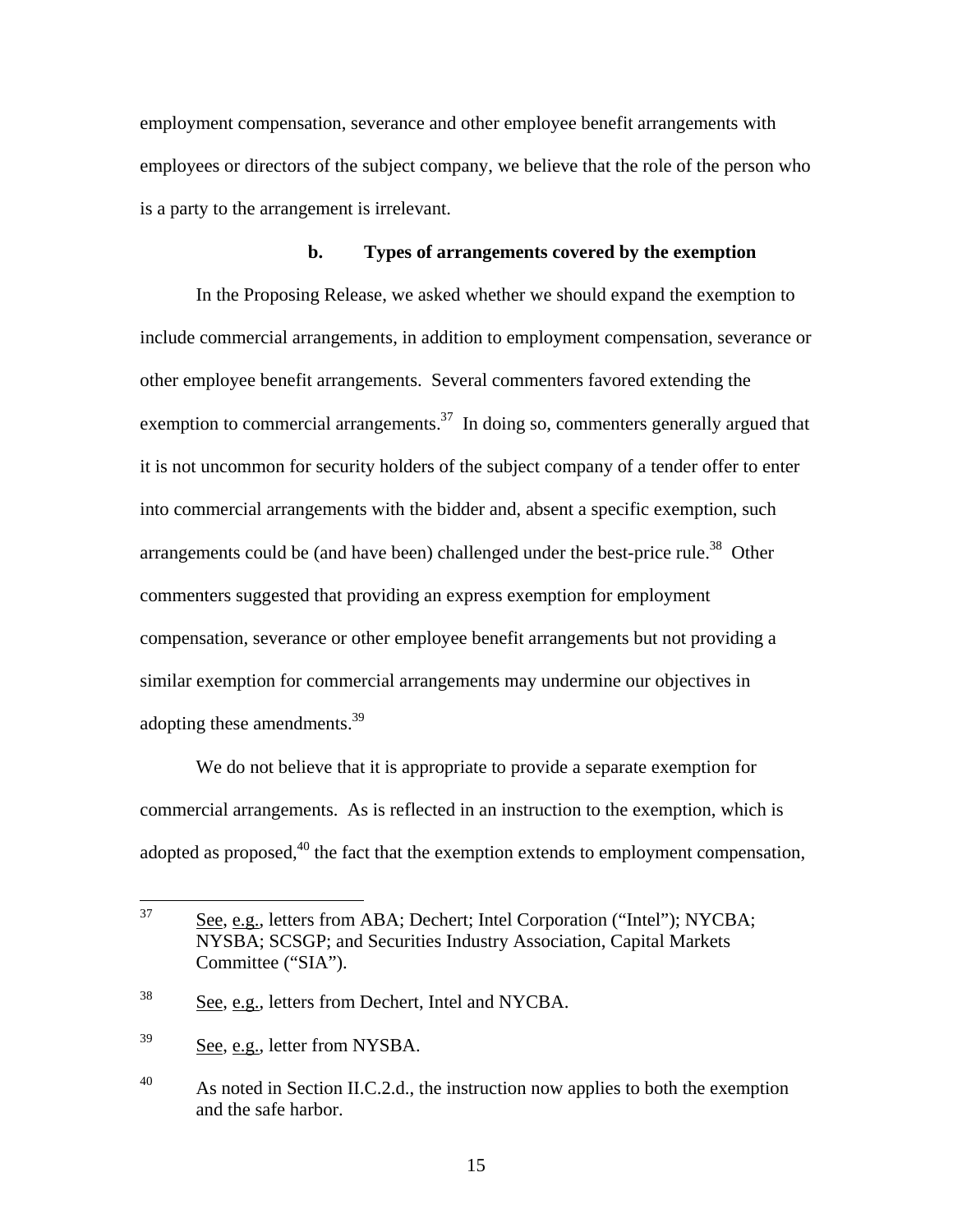severance or other employee benefit arrangements does not mean that an arrangement of any other nature, including a commercial arrangement, with a security holder should be treated as consideration paid for securities tendered in a tender offer. This instruction should alleviate the concerns raised by commenters about whether the perceived exclusivity of the exemption will create an unintended inference.<sup>41</sup> Also, because of the wide variety of potential commercial arrangements that could be negotiated at the time of a tender offer we are presently unable to craft a specific exemption for commercial arrangements – unlike the language of the compensation arrangement exemption – that could be tailored to be functional while assuring security holders of the intended benefits of the best-price rule.

In the Proposing Release, we also asked whether we should consider adopting a de minimis exception to the best-price rule whereby holders of a certain percentage of securities of the subject company would be exempt from the application of the best-price rule. Some commenters were in favor of a <u>de minimis</u> exception, although the commenters had differing views as to the percentage to be applied to the exception, to whom the exception would apply and what types of arrangements should be available under the exception.<sup>42</sup> We determined that it would not be appropriate to implement a de minimis exception because it could undermine the protections of the best-price rule.

In the Proposing Release, we also asked whether the proposed exemption should provide a definition or provide examples of what we mean when we refer to

 $41$  Further, the best-price rule does not apply if a security holder refrains from tendering into a tender offer. See Section II.A.2. above.

<sup>&</sup>lt;sup>42</sup> Letters from ABA; Law Firm Group; NYCBA; NYSBA; SCSGP; and SIA.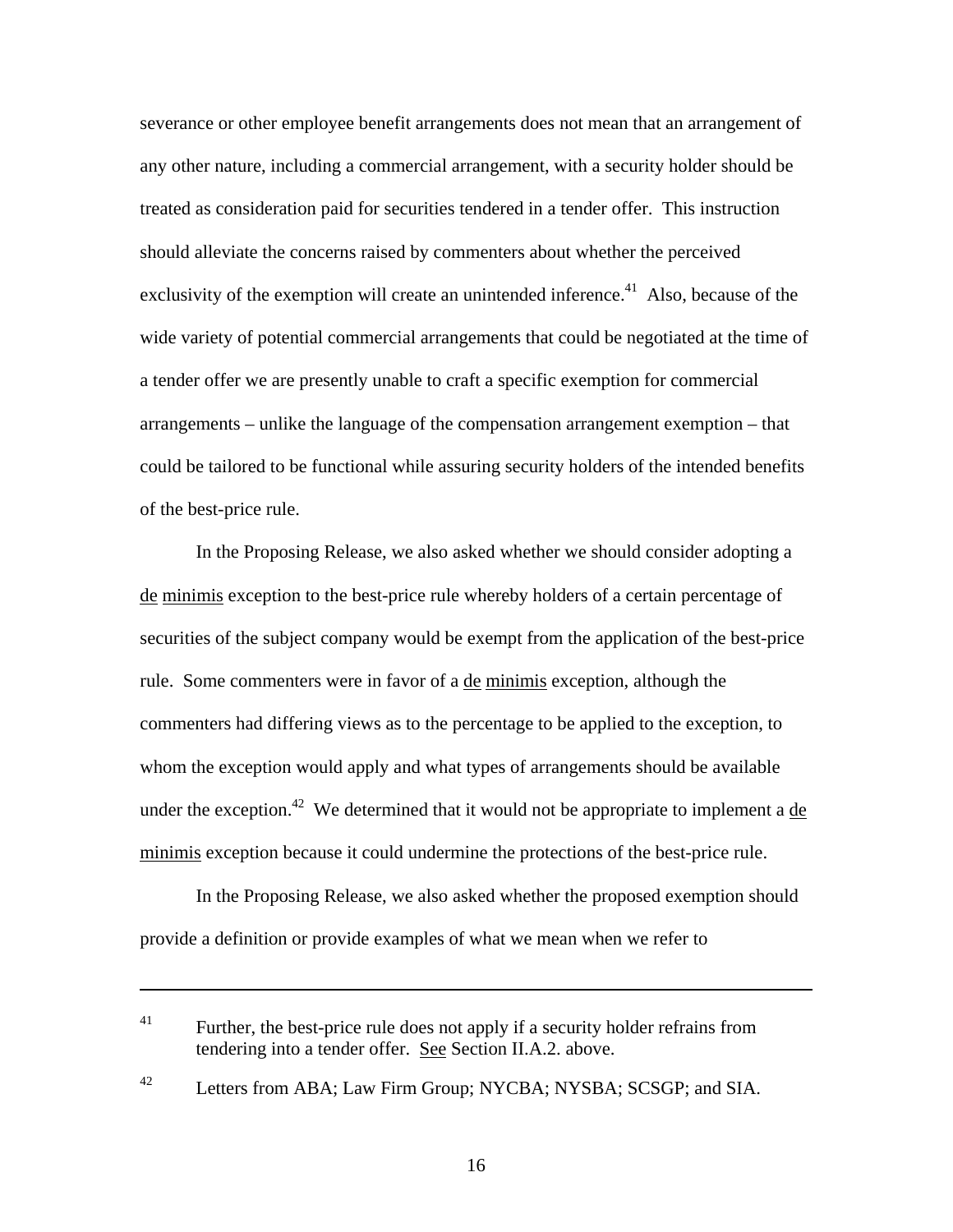"employment compensation, severance or other employee benefit arrangements." Commenters were mixed in their preference as to whether or not defining the phrase or offering examples would be helpful, although most did not believe it would be necessary.43 Some commenters expressed the view that if the phrase was defined and an employment compensation, severance or other employee benefit arrangement did not fall squarely within the definition or list of examples, potential bidders might opt to use a transaction structure other than a tender offer.<sup>44</sup> Others stated that the phrase "employment compensation, severance or other employee benefit arrangement" uses terms that are generally understood and an attempt to define the phrase or provide examples would raise questions of interpretation.<sup>45</sup> We agree and generally believe that providing a definition or a list of examples is not necessary and would invite confusion.

## **c. Additional requirements of the exemption**

We proposed that, for purposes of satisfying the exemption, the amounts to be paid pursuant to an arrangement would have to relate "solely to past services performed or future services to be performed or refrained from performing, by the employee or director (and matters incidental thereto)" and could "not [be] based on the number of securities the employee or director owns or tenders." As we explained in the Proposing Release, we included these requirements so that the amounts paid pursuant to employment compensation, severance or other employee benefit arrangements were

<sup>43</sup> See, e.g., letters from ABA; Intel; Law Firm Group; and SCSGP.

<sup>44</sup> See, e.g., letter from Intel.

 $\frac{45}{25}$  See, e.g., letters from ABA and SCSGP.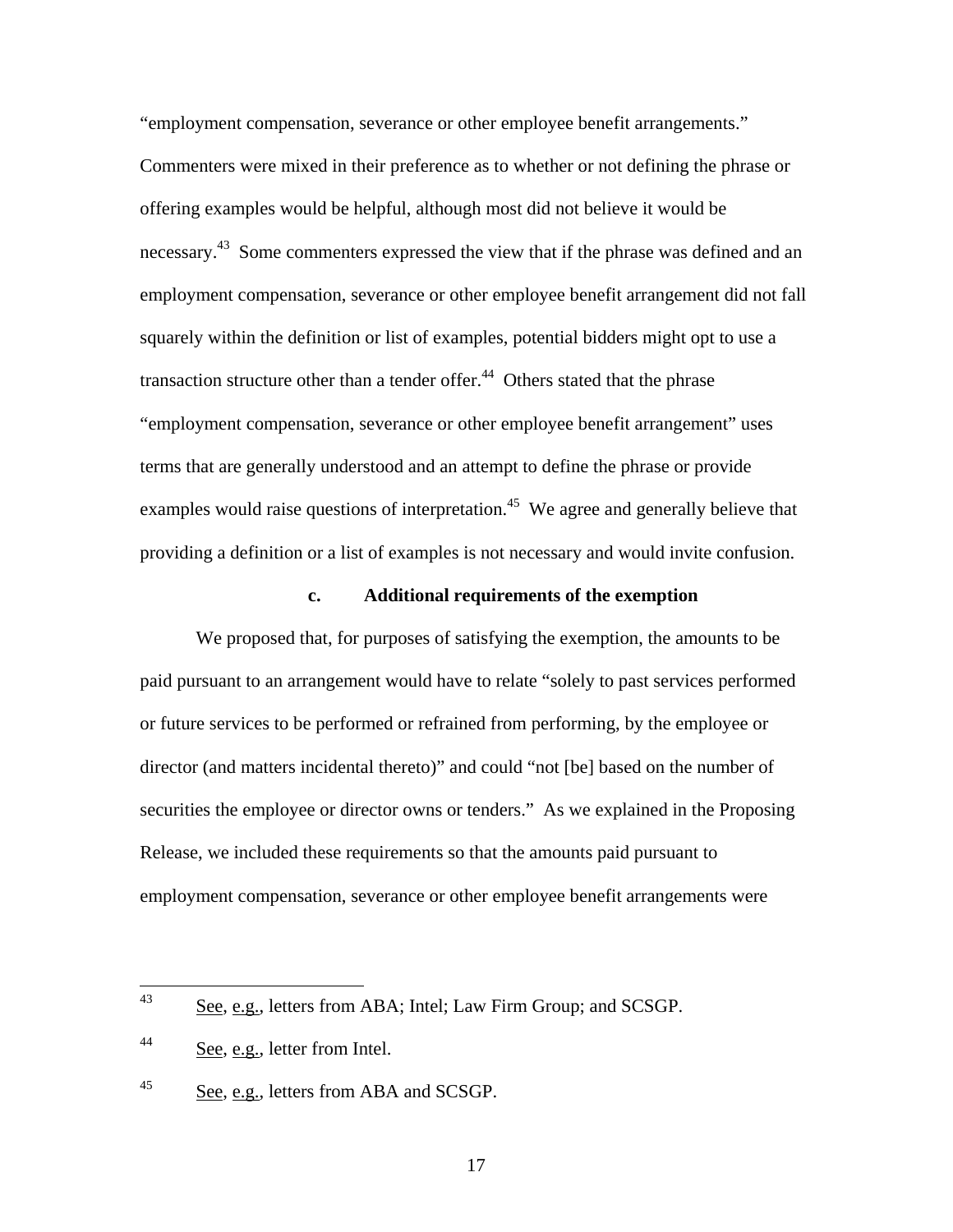based on legitimate compensatory reasons.<sup>46</sup> We also believed that it was not appropriate to permit the exemption of any payments to be made that were proportional to or otherwise based on the number of securities held by the security holder because such a relationship between the payment and the securities tendered presented the type of situation the best-price rule was adopted to guard against.

Most of the commenters believed that excluding employment compensation, severance or other employee benefit arrangements from the application of the best-price rule would provide certainty and address the issues raised by the current legal precedent.<sup>47</sup> A number of commenters suggested, however, that we remove the requirements of the exemption.<sup>48</sup> These commenters generally were concerned that the courts would scrutinize whether the requirements were satisfied, resulting in the substitution of one set of disputed facts for another.<sup>49</sup> Commenters also were concerned that it might be difficult to determine whether or not the requirements have been met, given that it would require the ability to discern the intent of the parties at the time the arrangement was made.<sup>50</sup> At least one commenter also expressed the concern that the requirements might unnecessarily circumscribe the availability of the exemption.<sup>51</sup>

We have considered these comments and determined to retain the requirements

<sup>46</sup> Proposing Release at Section II.B.1.

<sup>&</sup>lt;sup>47</sup> See, e.g., letters from Dechert; Law Firm Group; and NYCBA.

<sup>&</sup>lt;sup>48</sup> See, e.g., letters from ABA; Dechert; Law Firm Group; NYCBA; and SIA.

<sup>&</sup>lt;sup>49</sup> See, e.g., letters from ABA; Dechert; Law Firm Group; and SIA.

 $50$  See, e.g., letter from Dechert.

<sup>&</sup>lt;sup>51</sup> See, e.g., letter from Shearman.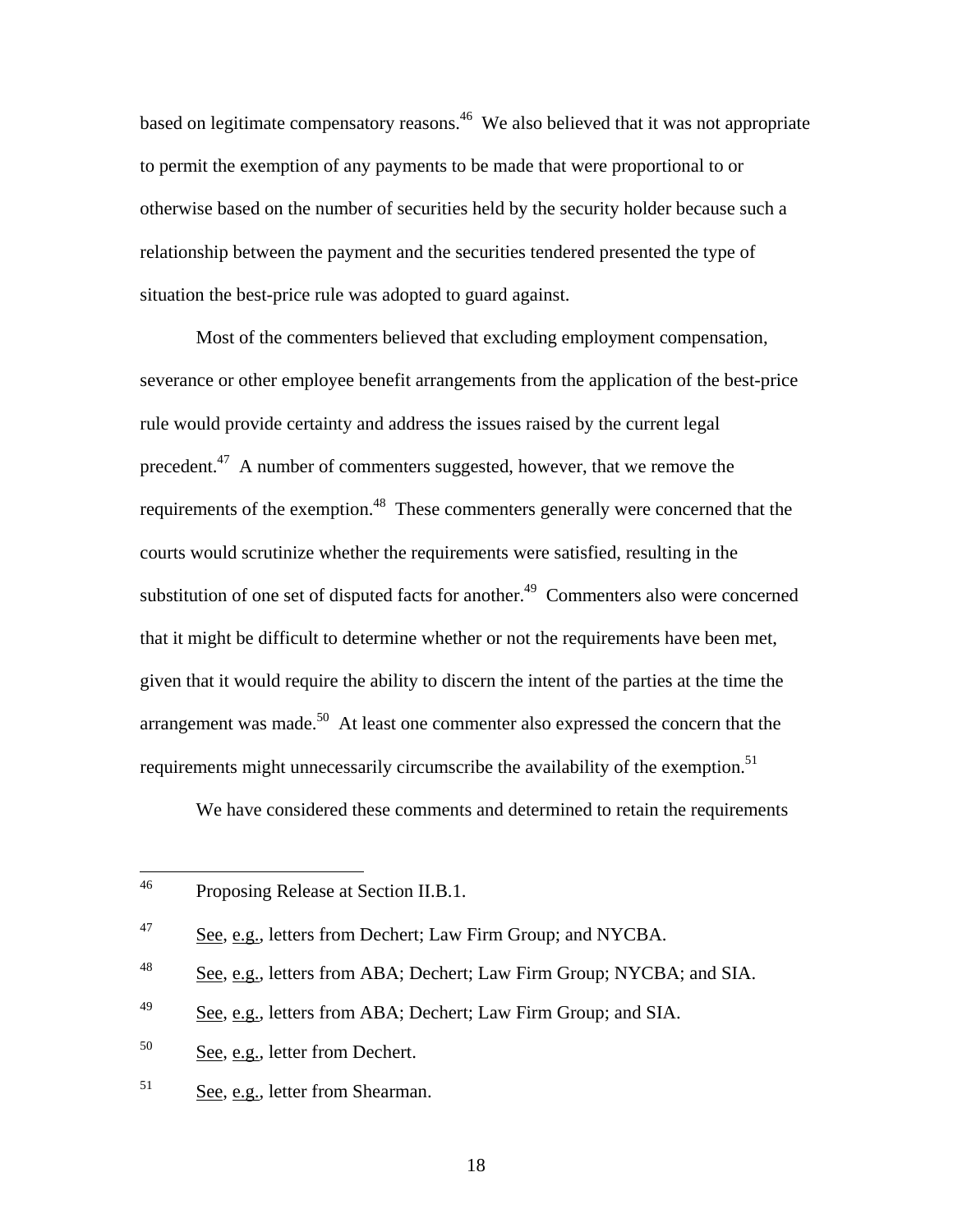with certain modifications. While we recognize that it may be difficult to determine in all instances whether or not the requirements have been satisfied, we believe making the exemption available without the requirements might subject the exemption to abuse. These requirements are designed to prevent the compensation being paid or granted under an arrangement from being for securities tendered in the tender offer. $52$ 

# **i. Requirement that the amount payable under the compensatory arrangement is being paid or granted as compensation**

With respect to the first requirement, some commenters asked that we remove the reference to "solely" in order to avoid language that might unnecessarily circumscribe the availability of the exemption.<sup>53</sup> We agree and have substituted the first clause that read "relate solely to" with "is being paid or granted as compensation for" to clarify that it was our intent to provide an exemption only for employment compensation, severance or other employee benefit arrangements for which there is a legitimate compensatory purpose.

One commenter also asked that we consider using a term other than "services" to avoid the possibility that certain forms of consideration, which may be paid or granted

 $52$  Some commenters asked us to confirm whether any compensatory arrangement that is conditioned upon the security holder, who is a party to the arrangement, tendering securities into the tender offer would render the arrangement less likely to be one that should fall within the exemption or whether it is objectionable for the compensatory arrangement to be conditioned upon consummation of the tender offer. We believe that conditioning an arrangement on a security holder tendering securities into the tender offer would most likely violate one or both of the requirements of the exemption. We do not believe that conditioning an arrangement on the completion or consummation of the tender offer, without any requirements as to the security holder who is a party to the arrangement tendering shares in the tender offer, is relevant to a determination as to whether the exemption is available.

<sup>&</sup>lt;sup>53</sup> See, e.g., letters from SCSGP and Shearman.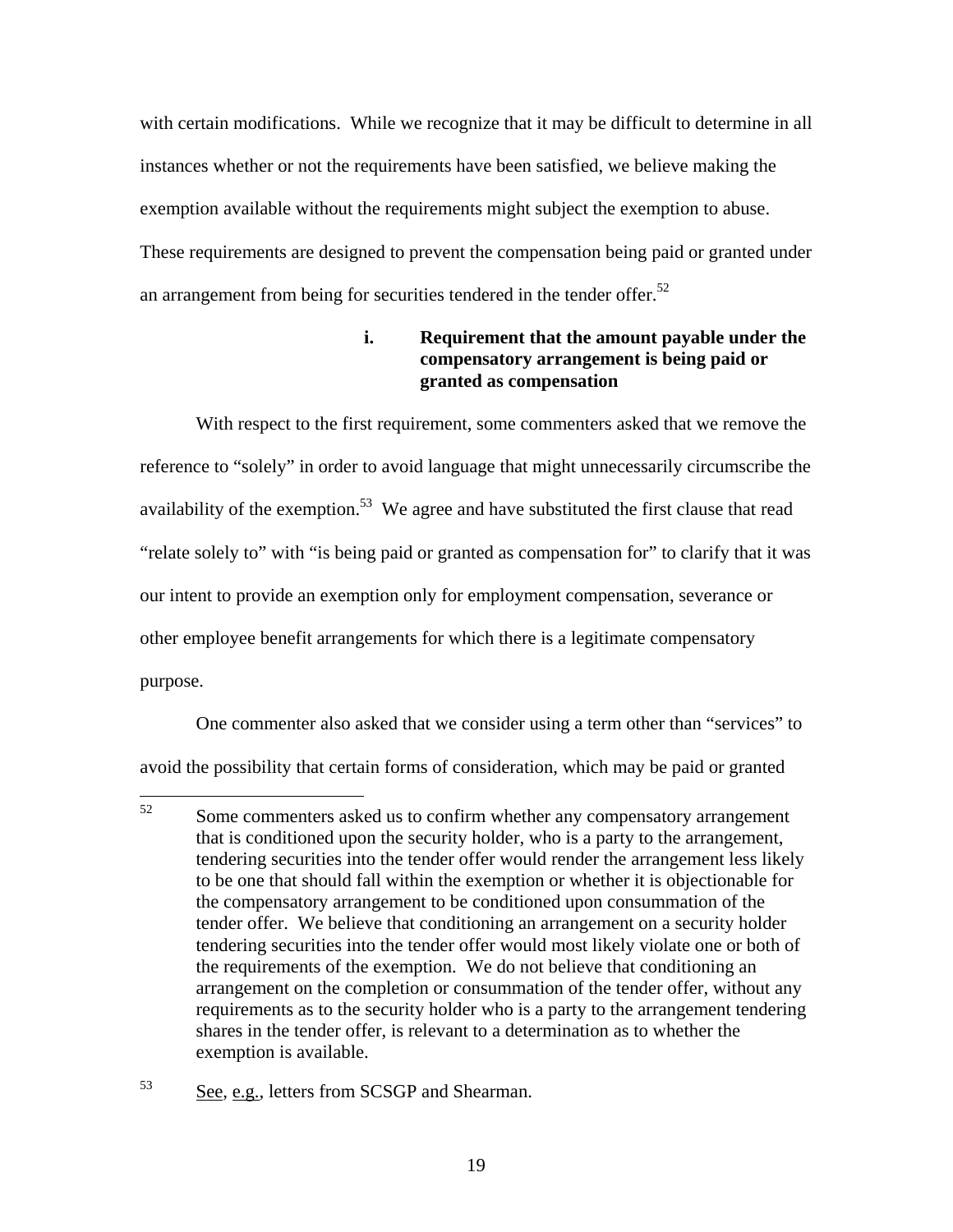pursuant to the arrangements, would not meet the requirements of the exemption.<sup>54</sup> The commenter was concerned that the use of the term "services" might exclude those arrangements that called for compensation to be paid that was unconventional, such as the purchase of assets owned or used by an employee or director. We considered this concern and note that this requirement is intended only to require that the consideration paid is for services performed or to be performed or to be refrained from being performed – not to restrict the forms of consideration to be paid under an arrangement. We believe that the inclusion of the phrase "and matters incidental thereto" also should provide flexibility to cover other service-related compensation.

# **ii. Requirement that the amount payable under the compensatory arrangement is not calculated based on the number of securities tendered**

With respect to the second requirement, several commenters expressed concern as to whether we intended for employment compensation, severance or other employee benefit arrangements that are in the form of equity-based awards to be captured by this requirement.<sup>55</sup> Because equity-based awards are almost always based on the number of securities "owned or tendered," commenters argued that the grant of equity-based awards or the modification of previously granted equity-based awards generally would fall outside of the compensation arrangement exemption to the best-price rule by virtue of failing to meet this second requirement. They suggested that we clarify the intent of the requirement. For similar reasons, commenters also suggested that we remove the reference to securities "owned" and refocus the provisions of this requirement on

<sup>&</sup>lt;sup>54</sup> Letter from NYCBA

 $55$  See, e.g., letters from ABA; NYCBA; and SIA.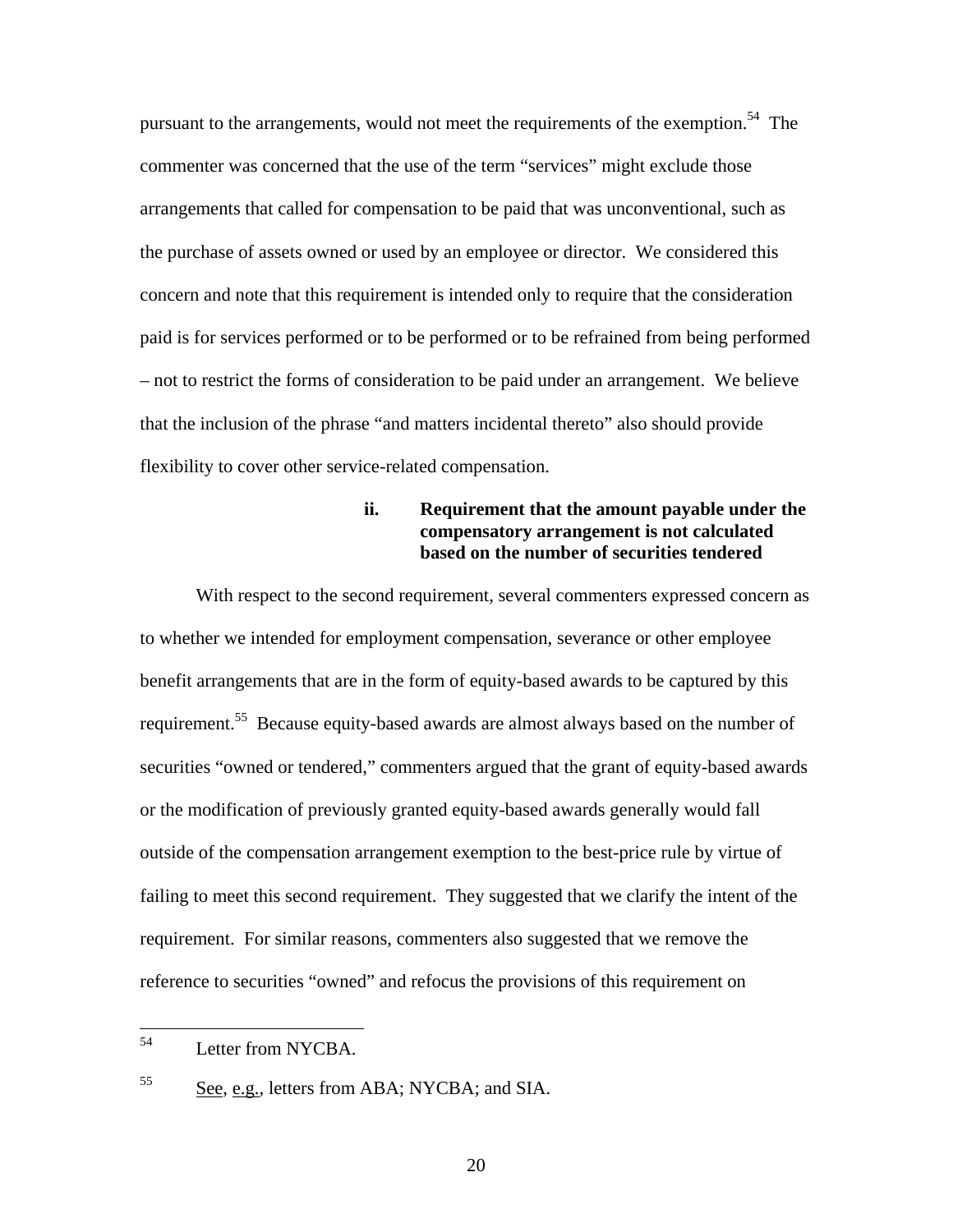securities "tendered."<sup>56</sup> We believe that we have addressed these concerns by adding the word "calculated" before "based" and replacing "owns or tenders" with "tendered or to be tendered" so that the exemption now requires that the arrangement "not [be] calculated based on the number of securities tendered or to be tendered…" We believe these changes address the concerns raised by commenters and clarify that we did not intend for equity-based employment compensation, severance or other employee benefit arrangements that are premised on legitimate compensatory reasons to fall outside this exemption from the best-price rule.

## **C. Arrangements approved by independent directors**

# **1. Discussion**

We proposed a safe harbor from the third-party tender offer best-price rule for consideration offered and paid according to employment compensation, severance or other employee benefit arrangements entered into with employees and directors of the subject company that are approved by certain committees of the subject company's or bidder's board of directors. As we stated in the Proposing Release, we believe that the fiduciary duty requirements of board members, coupled with significant advances in the independence requirements for compensation committee members and recent advances in corporate governance, provide safeguards to allow employment compensation, severance or other employee benefit arrangements that are approved by independent compensation committee members and groups of independent board members to be exempt from the

See, e.g., letter from ABA.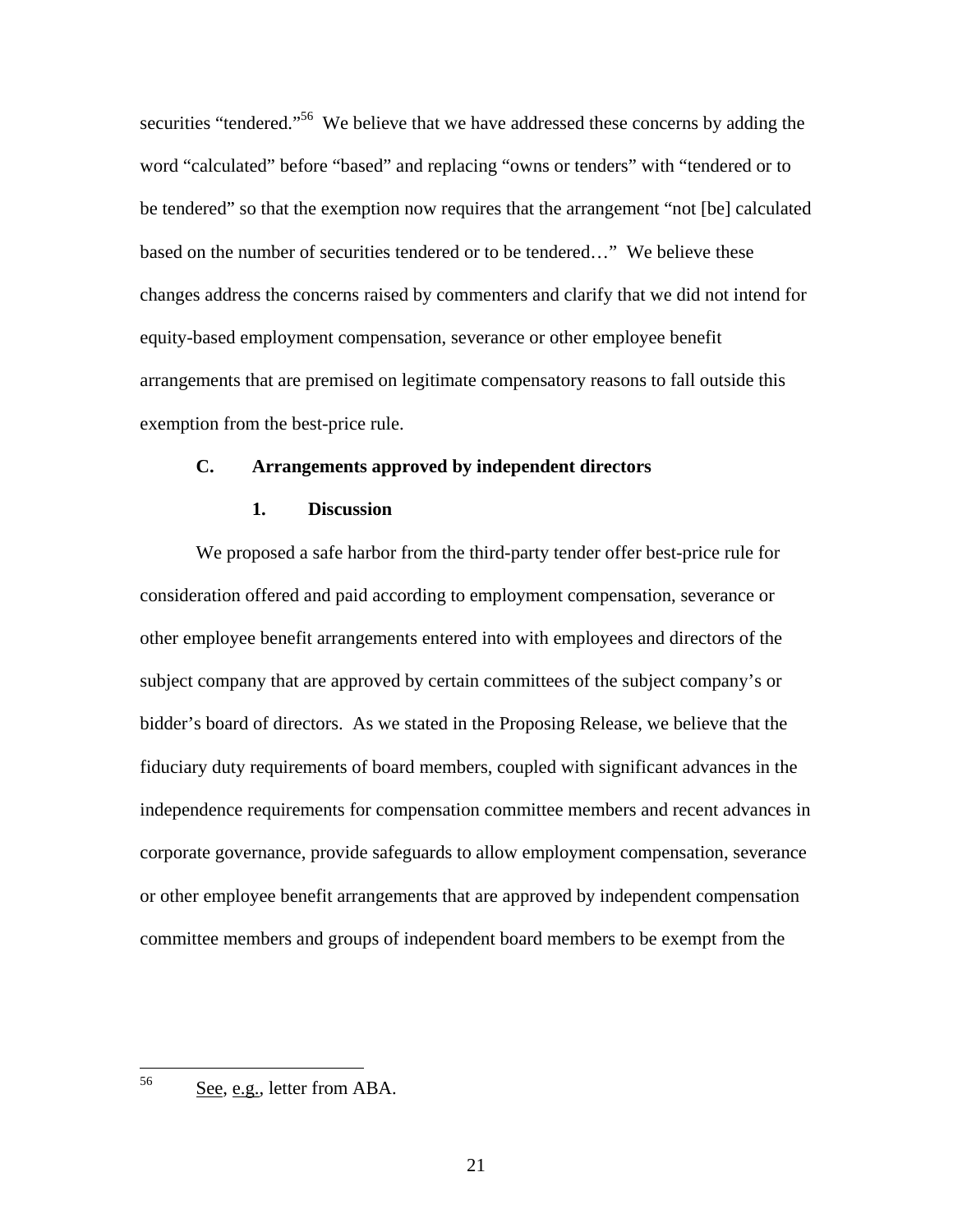best-price rule.<sup>57</sup> As proposed, this provision would have operated as a safe harbor within the broader proposed exemption that included the two requirements discussed above. As we noted in the Proposing Release, we believed that providing such a safe harbor would provide increased certainty to bidders and subject companies in connection with the application of the best-price rule. We also believed that the proposed safe harbor struck the proper balance between the need for certainty in planning and structuring proposed acquisitions and the statutory purposes of the best-price rule. Most of the commenters agreed that providing the safe harbor was a good idea, although some commenters suggested certain changes to the provisions of the safe harbor to address issues on which we requested comment or that commenters identified.<sup>58</sup>

We are adopting the safe harbor provision with certain modifications. First, we added the safe harbor to both the issuer and third-party tender offer best-price rules. Next, we amended the language of the safe harbor so that arrangements can be approved by either a compensation committee or a committee performing similar functions of the subject company's board of directors, regardless of whether the subject company is a party to the arrangement. Alternatively, if the bidder is a party to the arrangement, the arrangement may be approved by either a compensation committee or a committee performing similar functions of the board of directors of the bidder. In the case of issuer tender offers, arrangements must be approved by either a compensation committee of the

<sup>57</sup> See, e.g., New York Stock Exchange, Inc. and National Association of Securities Dealers, Inc. Order Approving Proposed Rule Changes, Release No. 34-48745 (Nov. 4, 2003) [68 FR 64154] and Section 303A.05 of the New York Stock Exchange's Listed Company Manual (requiring the compensation committee to be comprised solely of independent directors).

<sup>58</sup> See the discussion at Section II.C.2. below.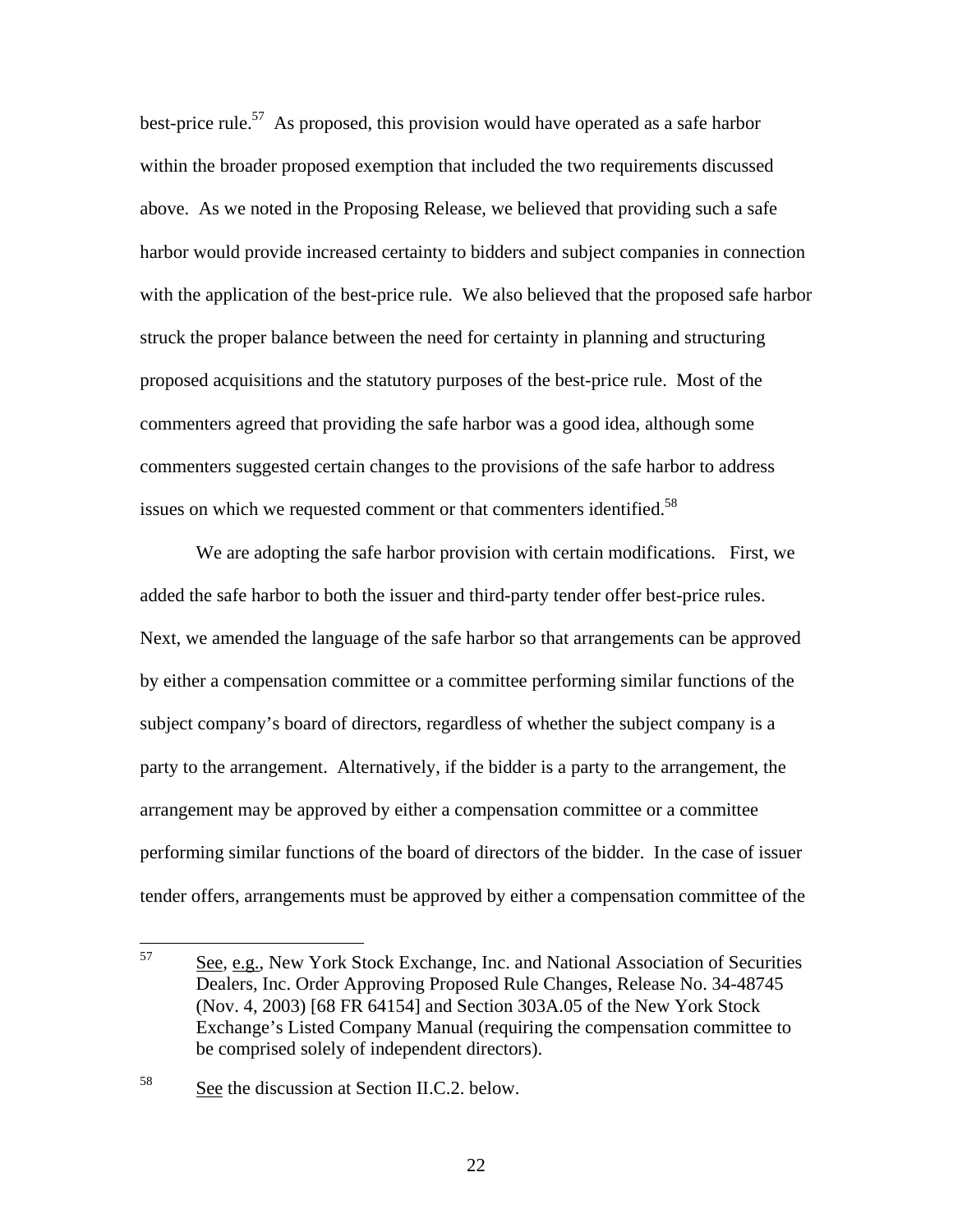issuer's board of directors or a committee performing similar functions, regardless of whether the issuer is a party to the arrangement. Alternatively, if an affiliate is a party to the arrangement, the arrangement may be approved by either a compensation committee or a committee performing similar functions of the board of directors of the affiliate. We are also amending the safe harbor to allow a special committee of the approving entity formed to consider and approve the arrangement to approve the arrangement and meet the requirements of the safe harbor if the approving entity does not have a compensation committee or a committee of the board of directors that performs functions similar to a compensation committee or if all the members of either of those committees are not independent. All of the members of the committee used to approve an arrangement must be independent, as defined.<sup>59</sup> We have made certain accommodations to these requirements for foreign private issuers, as discussed below.

Most of the commenters believed that providing the safe harbor would create certainty in an otherwise uncertain environment caused by the legal precedent that has evolved in this area.<sup>60</sup> In this regard, commenters were of the view that the safe harbor should provide as much certainty as possible, while still retaining a certain amount of flexibility so as to allow parties to be able to take advantage of it.<sup>61</sup> Commenters provided significant specific guidance regarding the operation of the proposed safe

<sup>&</sup>lt;sup>59</sup> Therefore, it is not necessary for the entire compensation committee of the bidder or subject company to approve the arrangement and, in fact, a subcommittee of this committee may approve the arrangement, so long as the subcommittee is comprised entirely of members that are independent in accordance with the requirements of the listing standards. See the related discussion at Section II.C.2.b. and note 72 below.

<sup>60</sup> See, e.g., letters from ABA, Dechert and NYCBA.

 $^{61}$  See, e.g. letters from Law Firm Group and NYCBA.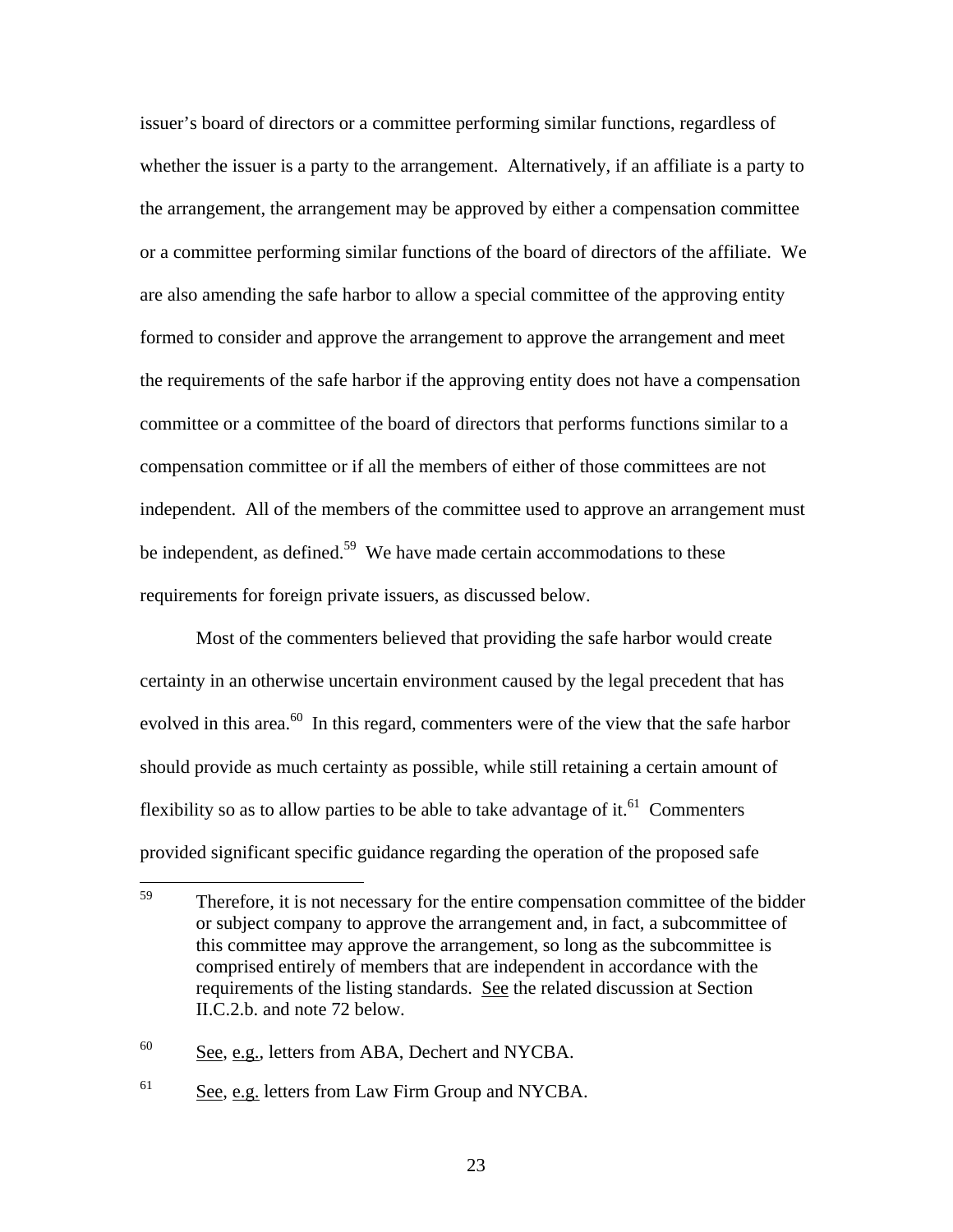harbor and offered suggestions regarding the most effective means of accomplishing its purpose. The safe harbor we are adopting today has been revised from the proposal to address the following concerns, as discussed in further detail below:

- The approval of the directors of the subject company will satisfy the safe harbor requirements, regardless of whether the subject company is a party to the arrangement; $62$
- A special committee of the board of directors of the subject company or the bidder, as applicable, comprised solely of independent members and formed to consider and approve the arrangement may approve the arrangement and satisfy the safe harbor requirements if the subject company's or bidder's board of directors, as applicable, does not have a compensation committee or a committee of the board of directors that performs functions similar to a compensation committee or if none of the members of such committees is independent;
- Foreign private issuers may have the arrangement approved by any members of the board of directors or any committee of the board of directors authorized to approve the arrangement under the laws or regulations of their home country, and the members of the board or committee need not be independent in accordance with the U.S. listing standards but must be independent in accordance with the laws, regulations, codes or standards of their home country;

Alternatively, as adopted, the safe harbor is available where the arrangement is approved by the bidder's board of directors, but only if the bidder is a party to the arrangement. 62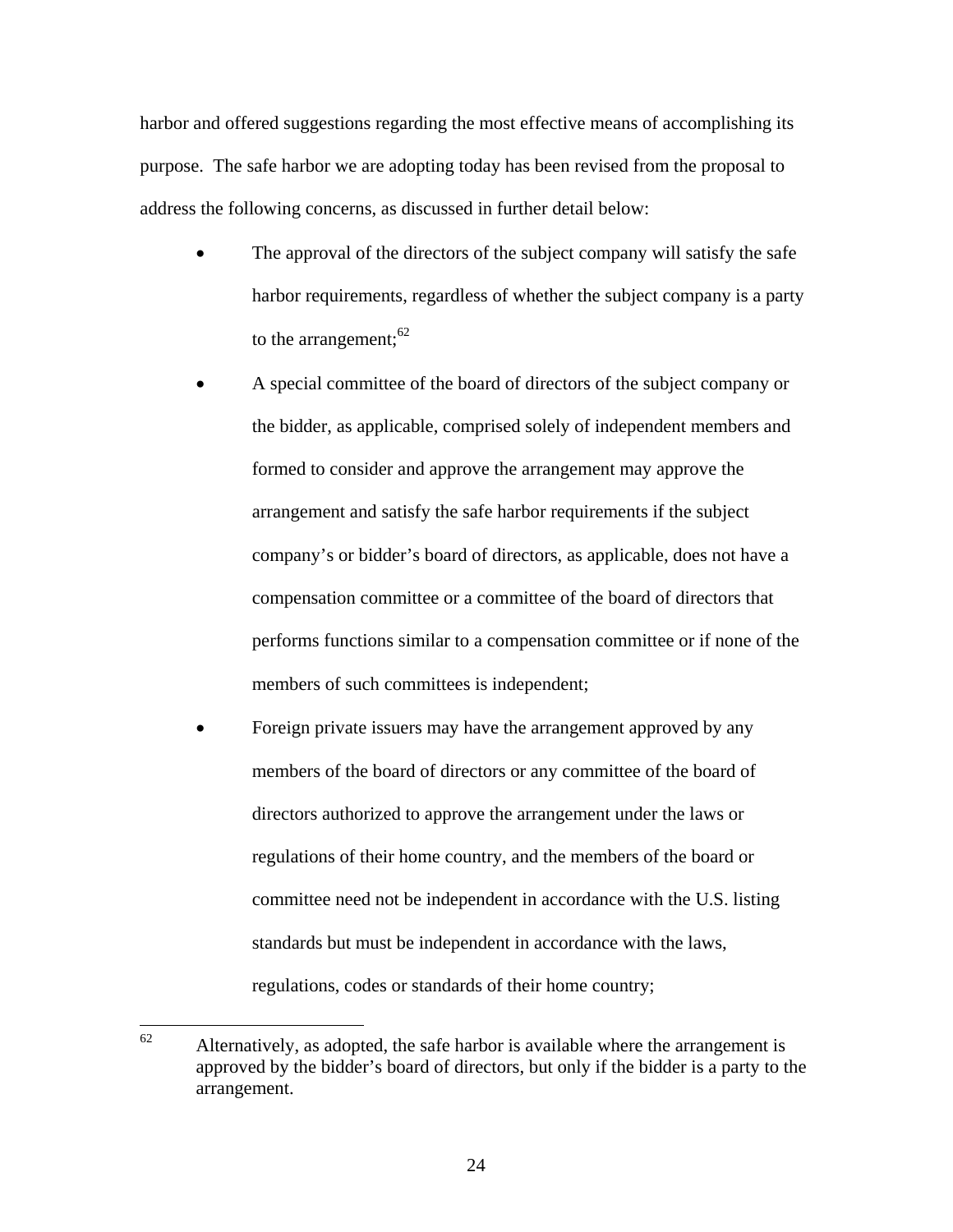- The approving directors do not need to determine that the arrangements meet the additional requirements of the compensation arrangement exemption;
- A new instruction provides that a determination by the board of directors that the board members approving an arrangement are independent in accordance with the provisions of the safe harbor will satisfy the independence requirements of the safe harbor; and
- We have expanded the safe harbor to apply to issuer, in addition to thirdparty, tender offers.

## **2. Comments regarding the safe harbor**

# **a. The committee approval required**

# **i. Approving party**

As proposed, for purposes of satisfying the safe harbor, an arrangement would have needed to be approved by the applicable committee of the board of directors of either the subject company or the bidder, depending on whether the subject company or bidder is a party to the arrangement. We requested comment on whether the safe harbor could be modified to work better with state law protections. Several commenters advocated that the safe harbor provide that the arrangement may be approved by the applicable committee of the subject company, regardless of whether the subject company is a party to the arrangement.<sup>63</sup> We agree with these comments and have followed this approach in the amendments we are adopting. We believe the duties owed by the subject company's board members to the security holders subject to a tender offer provide certain

See, e.g., letters from ABA; Dechert; Law Firm Group; NYCBA; and SIA.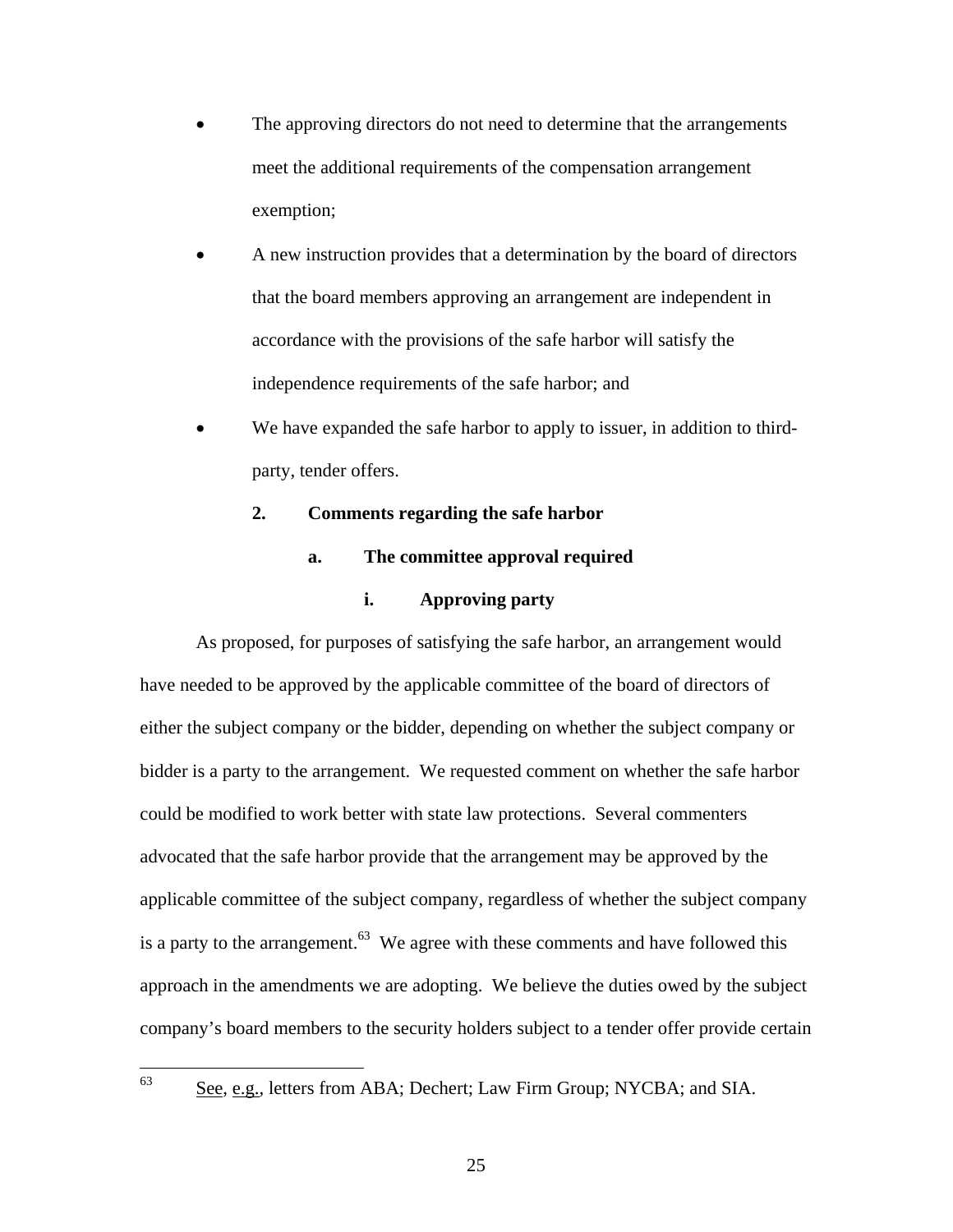protections of security holder interests regardless of whether the subject company is a party to the arrangement because the subject company's directors have a duty to act in the best interests of the security holders of the subject company. Also, this provides additional flexibility to parties wanting to take advantage of the safe harbor; bidders that, for whatever reason, do not have a compensation committee with independent directors will be able to rely upon the safe harbor by allowing the subject company to approve the compensation arrangement whether or not the bidder is a party to the arrangement. The safe harbor adopted today also allows approval by the applicable committee of the bidder's board of directors only if the bidder is a party to the arrangement. The amendments to the issuer tender offer rules follow a similar approach with respect to the approval required by the directors of the issuer or an affiliate of the issuer.

## **ii. Approving body**

The proposed safe harbor would have allowed a compensation committee or a committee performing similar functions comprised solely of independent members of the board of directors to approve the arrangement. The safe harbor adopted today includes this provision. In the Proposing Release, we sought comment as to whether certain entities (e.g., small business issuers, foreign private issuers) may not have established compensation committees or committees performing similar functions such that the safe harbor may not be available to them. Commenters suggested we expand the approving body to include, among others, the entire board of directors or another duly authorized committee of the board.<sup>64</sup>

See, e.g., letters from ABA; Dechert; Law Firm Group; NYCBA; NYSBA; and SIA. 64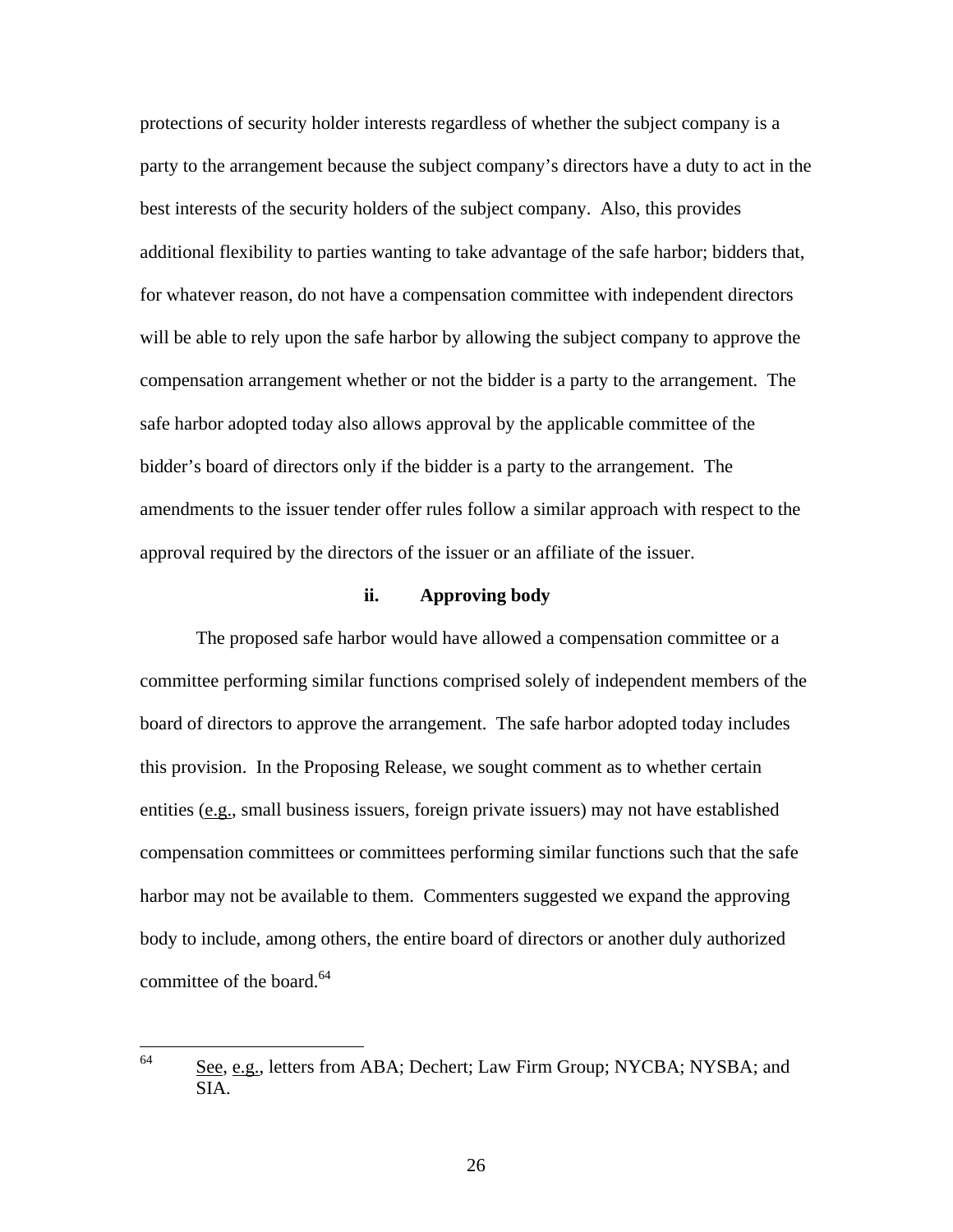In response to these comments, the safe harbor adopted today has been expanded in two respects. First, the safe harbor allows a special committee of the board of directors of the subject company or the bidder, as applicable, comprised solely of independent members and formed to consider and approve the arrangement, to approve the arrangement and satisfy the safe harbor if the subject company's or bidder's board of directors, as applicable, does not have a compensation committee or a committee that performs functions similar to a compensation committee or does have one of these committees but none of its members is independent. The safe harbor adopted today also has been expanded to allow foreign private issuers to obtain the approval by any or all members of the board of directors or any committee of the board of directors authorized to approve the arrangement under the laws or regulations of the home country of the approving party.

We believe that expanding the safe harbor to include approvals by a special committee comprised of independent directors and the accommodation for foreign private issuers is appropriate for purposes of the best-price rule. Allowing a special committee, in lieu of a compensation or similar committee, to approve the compensatory arrangement provides additional flexibility to parties who want to rely on the safe harbor. Further, because the members of the special committee would have to be independent, we believe the approval by a special committee should not compromise investor protection.<sup>65</sup>

The accommodation for foreign private issuers is appropriate because those issuers may not have compensation or similar committees. Deferring to the laws and

State law also creates an incentive for board members to be disinterested from the transaction. See, e.g., 8 Del. C. §144 and Weinberger v. UOP, Inc., 457 A.2d 701 (Del. 1983). 65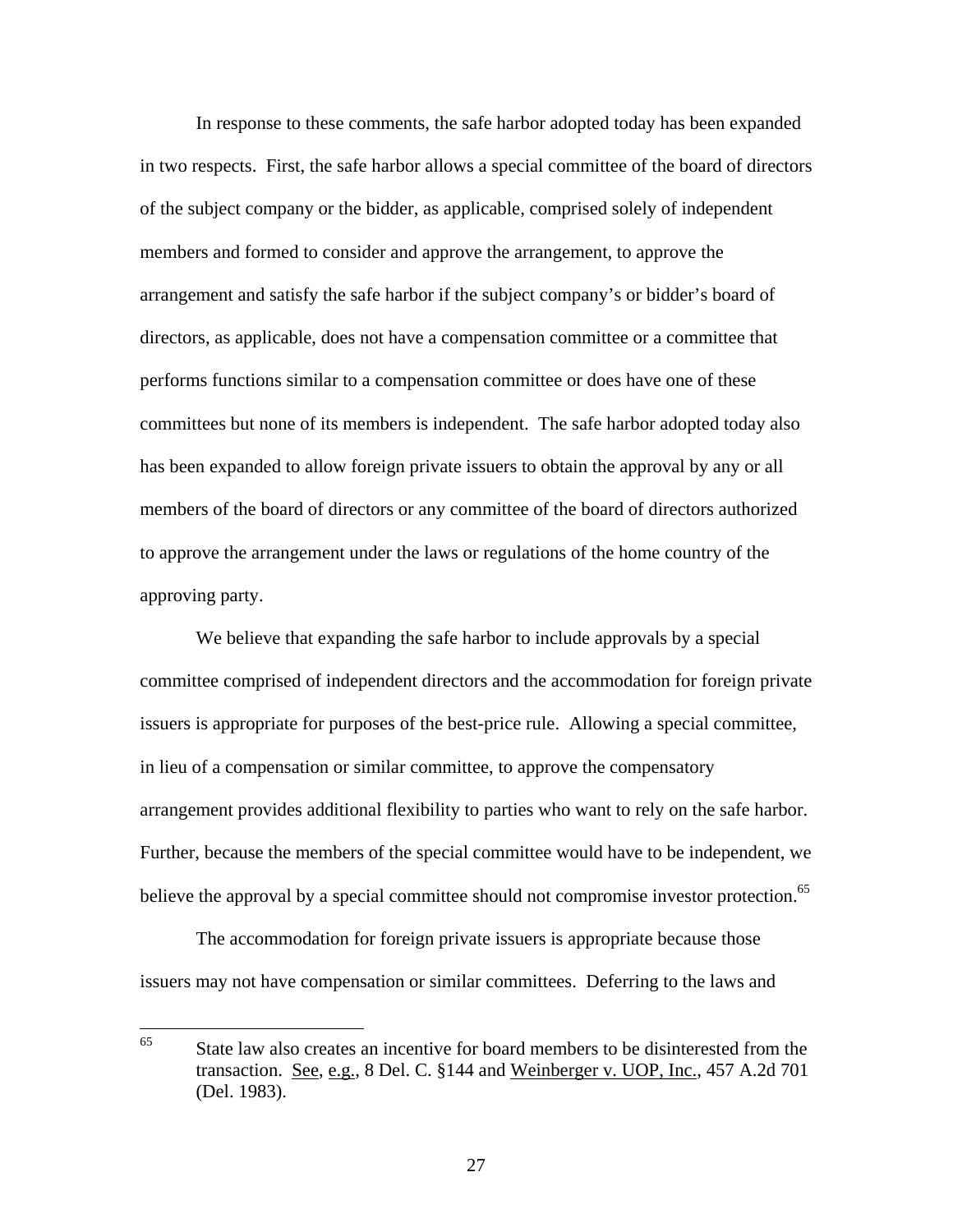regulations of the home country of foreign private issuers makes it more likely that they will avail themselves of the safe harbor and, consequently, conduct tender offers that will include U.S. security holders.

## **b. Determining independence**

In the Proposing Release, we solicited comment regarding the appropriateness of relying on the independence standards for compensation committee members as defined in the listing standards. One commenter suggested that we rely upon state law duties of directors because the approving body is already relying upon state law standards of fiduciary duties in approving the arrangement.<sup>66</sup> Other commenters suggested that codifying an independence definition similar to other definitions provided in some Exchange Act rules – as opposed to relying upon a definition that is determined by reference to the listing standards, as we have in other Exchange Act rules – would be a better approach because this would provide a consistent definition.<sup>67</sup> We disagree and are adopting the provisions related to the independence standards as proposed, with an accommodation for foreign private issuers. We believe this approach is appropriate because the definitions under the listing standards have previously been approved by us and are consistent with the approach we have followed in the past.<sup>68</sup> In addition, the

<sup>&</sup>lt;sup>66</sup> See letter from Dechert.

 $67$  See, e.g., letter from Shearman, which refers to Rule 16b-3(d), but we presume that the commenter is referring to the definition of "Non-Employee Director" provided in Exchange Act Rule 16b-3(b)(3) (17 CFR 240.16b-3(b)(3)).

<sup>68</sup> See, e.g., Item 407 of Regulations S-B and S-K (17 CFR 228.407 and 17 CFR 229.407) as adopted in Executive Compensation and Related Person Disclosure, Release No. 33-8732A (Aug. 29, 2006) [71 FR 53158] and Self-Regulatory Organizations; New York Stock Exchange, Inc. and National Association of Securities Dealers, Inc. Order Approving Proposed Rule Changes, Release No. 34-48745 (Nov. 4, 2003) [68 FR 64154].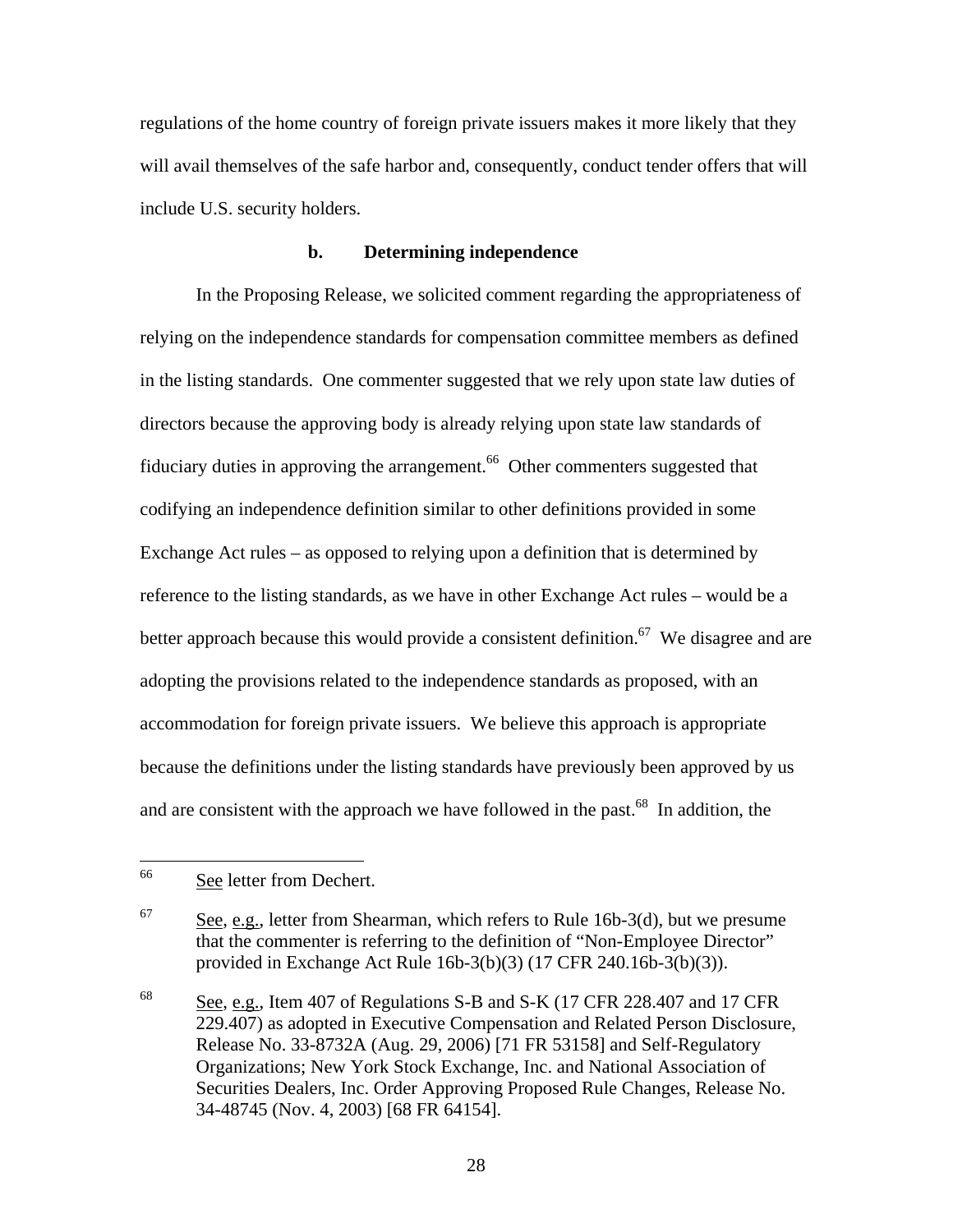amendments, as adopted, clarify that a director of a registered closed-end investment company is considered to be independent if the director is not an "interested person" of the investment company, as defined in Section 2(a)(19) of the Investment Company Act of 1940.<sup>69</sup> This clarification is necessary because compensation committee listing standards typically do not apply to registered investment companies.<sup>70</sup>

The amendments do not require that the approving body of a foreign private issuer be comprised of members that are independent as defined in the listing standards. While foreign private issuers may rely on the listing standards when determining independence for purposes of the new rule, those issuers will have the alternative of determining the independence of the members of the board or committee approving a compensatory arrangement for purposes of the safe harbor in accordance with home country laws, regulations, codes and standards. We believe this accommodation is appropriate because foreign private issuers may not be subject to the listing standard's independence provisions as they relate to compensation committees and should be provided with the flexibility to rely on home country laws, regulations, codes and standards in adhering to independence standards. We recognize that foreign private issuers may be subject to regulatory schemes and structures that differ from those that apply to U.S. issuers and that some of these schemes and structures may have a definition that is not consistent with the definition of independence contained in U.S. listing standards. Nevertheless, we are comfortable with this approach and believe that it

 $^{69}$  15 U.S.C. 80a-2(a)(19).

 $70$  See, e.g., Section 801 of the American Stock Exchange Company Guide; NASDAQ Rule 4350(a)(2); and, Section 303A.00 of the New York Stock Exchange's Listed Company Manual.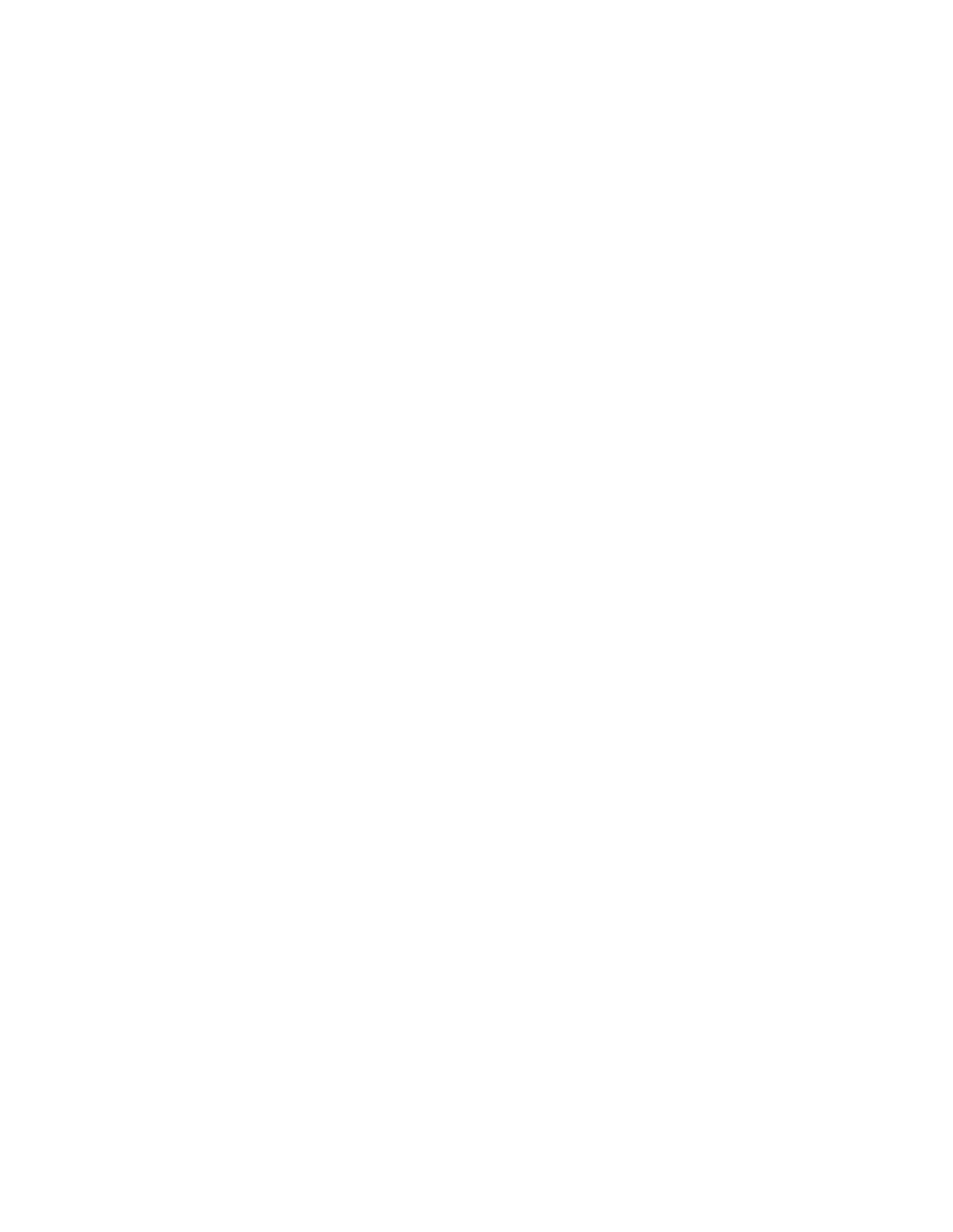regulatory disincentive to structuring an acquisition of securities as a tender offer, as compared to a statutory merger, to which the best-price rule does not apply.<sup>7</sup> We received 11 comment letters on the proposed amendments.<sup>8</sup> In general, commenters supported our proposed changes to the tender offer best-price rule and believed that the proposed changes, if adopted, would meet our objectives. We did, however, receive a number of comments with regard to specific aspects of the proposed changes. The changes we adopt today are, in most respects, consistent with those proposed on December 16, 2005, but include certain revisions made in response to concerns raised by commenters.

The amendments to the best-price rule will change the language of the rule to clarify that the provisions of the rule apply only with respect to the consideration offered and paid for securities tendered in a tender offer. The amendments are premised on our view that the best-price rule was never intended to apply to consideration paid pursuant to arrangements, including employment compensation, severance or other employee benefit arrangements, entered into with security holders of the subject company, so long as the consideration paid pursuant to such arrangements was not to acquire their securities.<sup>9</sup> Accordingly, the amendments provide that consideration offered and paid according to employment compensation, severance or other employee benefit arrangements entered into with security holders of the subject company of a tender offer, where the

 $\overline{7}$ Statutory mergers are also known as "long-form" or unitary mergers, the requirements of which are governed generally by applicable state law.

<sup>8</sup> The public comments we received are available for inspection in our Public Reference Room at 100 F Street, NE, Washington DC, 20549 in File No. S7-11-05, or may be viewed at http://www.sec.gov/rules/proposed/s71105.shtml.

<sup>9</sup> See the definition of "subject company" at Exchange Act Rule  $14d-1(g)(7)$  (17 CFR 240.14d-1(g)(7)).

 $\overline{3}$